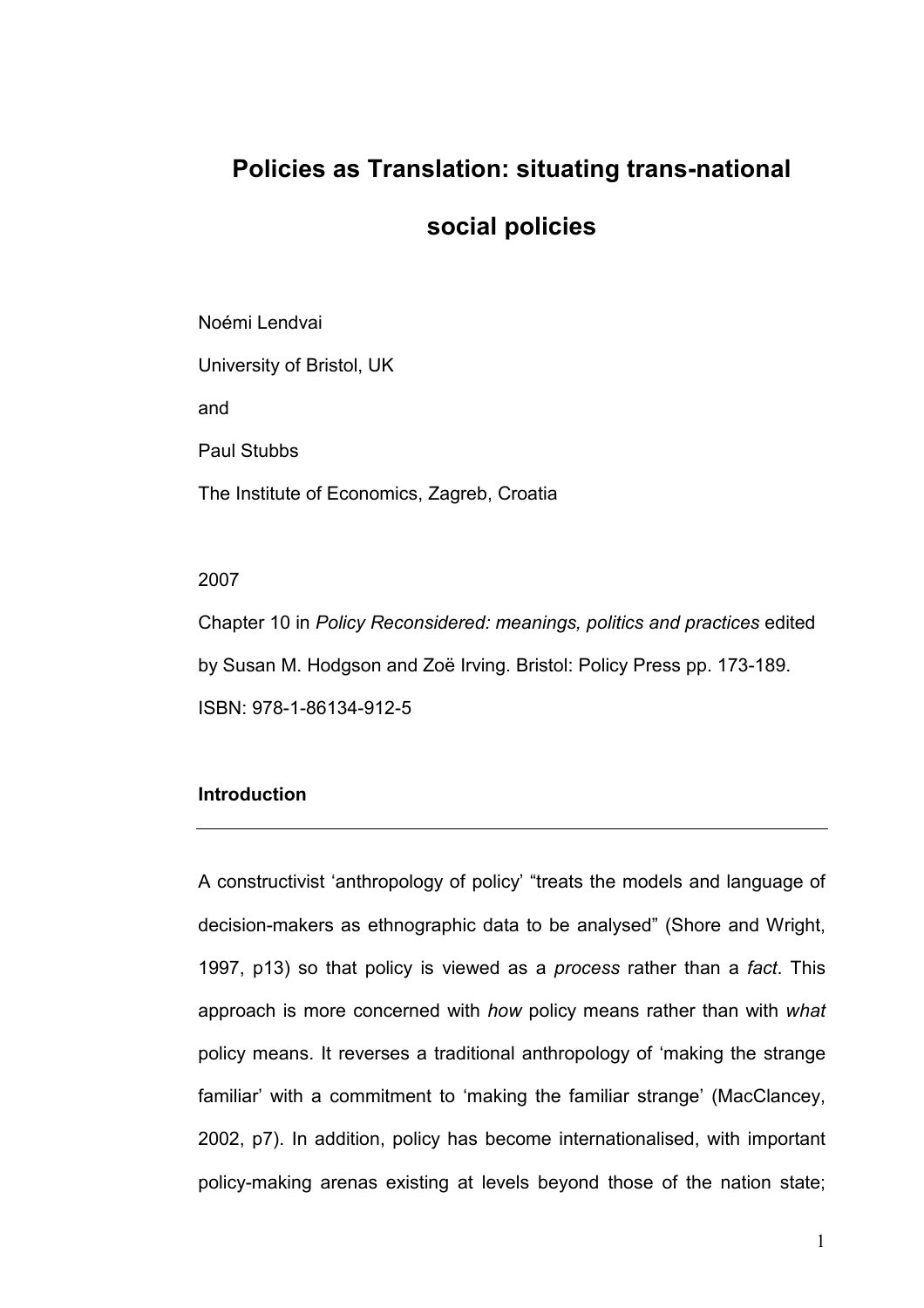transnationalised, as policy models and frameworks travel across time and place; and even globalised through the formal conditionalities of international financial institutions and the 'soft' power of 'global public policy networks' (see Stone, 2003). This chapter, essentially, explores some of the implications of developing an anthropology or ethnography of the transnational dimensions of policy, that is, those dimensions of policy which encompass levels beyond the individual nation-state.

This is framed, theoretically, in terms of the notion of transnational policy not as transfer but, rather as translation. It is addressed, contextually, in terms of our own work on understanding changes in 'social policies' in a number of post-communist countries in transition in Central and South Eastern Europe as a somewhat dramatic, although perhaps not unique, site of a decade and a half of 'symbolic hyper-inflation' of 'symbols, metaphors, language and emblems' (Scott, 2002). A complex conceptual architecture has emerged, under the umbrella of 'reform', constructed in the encounter with supranational bodies including the European Union, the World Bank, and the United Nations and its agencies, as well as, in and through encounters with a range of international non-state actors, including international NGOs and private consultancy companies.

In this sense, our work is part of an emerging tradition of international social policy research which replaces a notion of international actors as allpowerful with a much more complex, contextually-rooted understanding of the interactions within and between supranational and national actors, in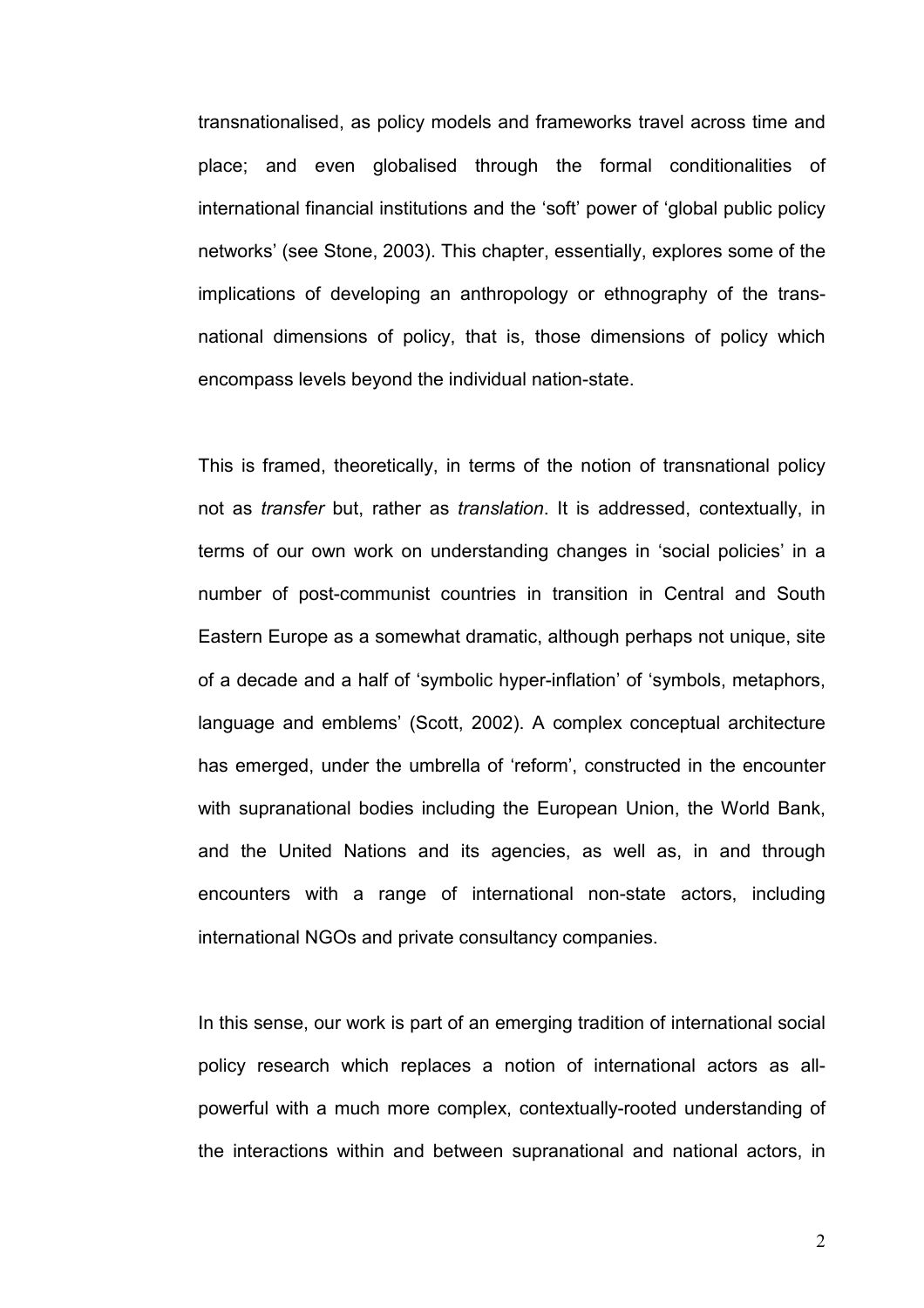which ethnographic accounts of policy change processes emphasise policy mediation, dialogue, translation, compromise, and resistance. We focus on social policy in terms of its 'deep uncertainties' or 'displacements' of the taken-for-granted (Rustin and Freeman, 1999, p12) in the context of a new internationalisation in which countries compare their social policies with those of other countries and in which notions of 'European social policy' and even of 'global social policy' suggest reform models and benchmarks which are beyond those of the nation-state.

The first part of the chapter outlines the basic conceptual apparatus, in terms of policy as meaning-making. The second part of the chapter examines policy as translation and explores the implications of this in terms of the transnationalisation of policy and, in particular, seeks to contrast policy translation with more orthodox notions of policy transfer. The third part explores policy translation through a reflexive ethnographic approach developing a number of vignettes based on our own practical involvement in, and intellectual understanding of, social policy reform in parts of Central and South Eastern Europe. The fourth part draws some brief conclusions, and notes some theoretical and ethical objections that can and should be raised concerning our approach.

Our work is an encounter between two scholars, travelling between sites and across disciplinary boundaries. One of us (NL) is a Hungarian living and working in the UK, the other (PS) is British, living and working in Croatia. Schooled in more empirical and normative traditions in social policy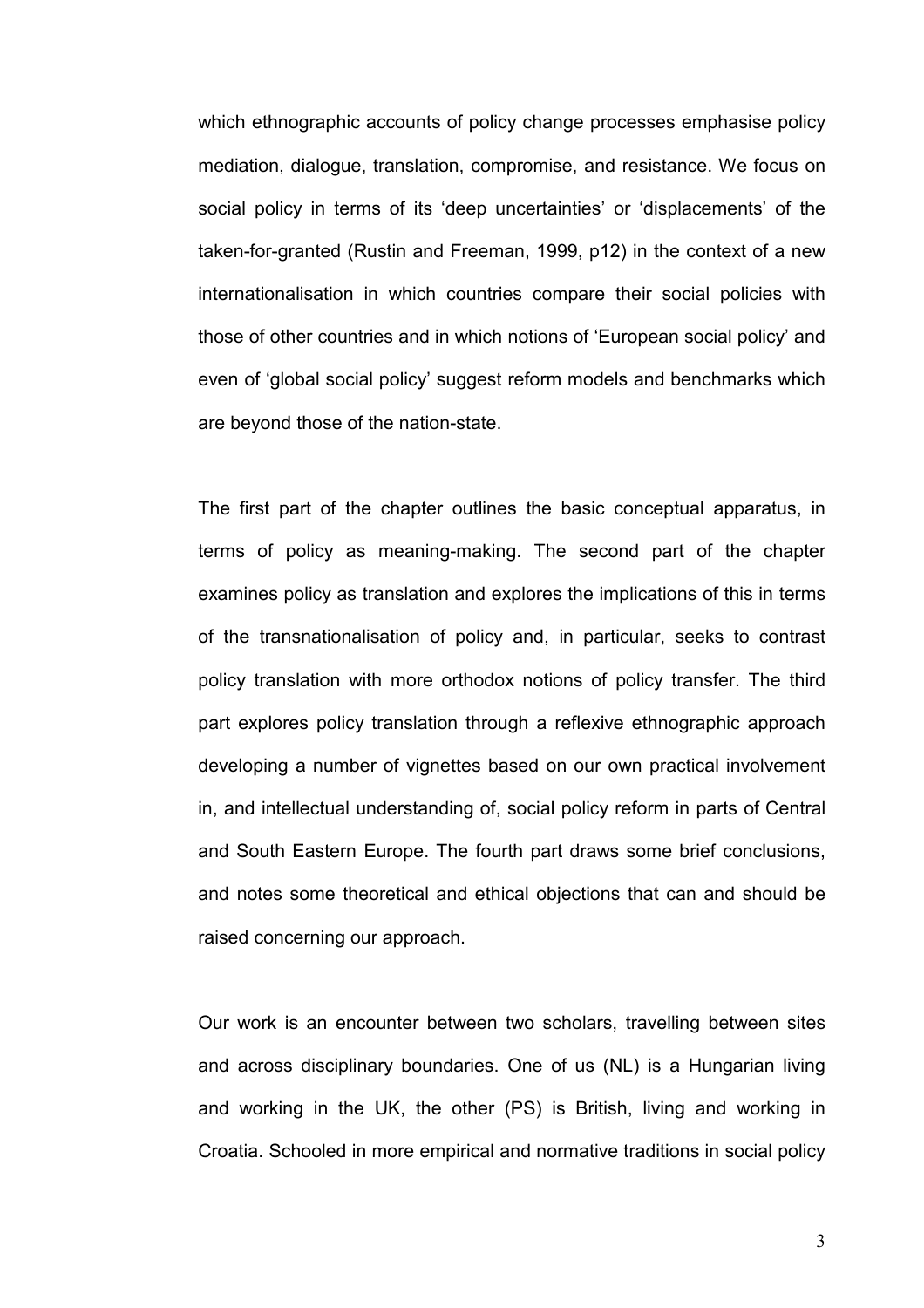and social administration we have, each in our own ways, struggled to find our anthropological voices, and to explore new relationships between research and praxis as part of a process of re-examining our own work on globalisation, Europeanisation and social policy in Central and South Eastern Europe.

### I. Policy as meaning-making

Framing policy as a meaning-making process is to acknowledge that policy is always 'layered by implicit meanings' (Innes, 2002) which involves, in Stone's terms, "a constant discursive struggle over the definitions of problems, the boundaries of categories used to describe them, the criteria for their classification and assessment, and the meanings of ideals that guide particular actions" (Stone, 2002, p60). In a sense, policies are always meaning-making and claims-making processes (Yanow, 1996), which have to be 'studied through' in terms of "tracking policy discourses, prescriptions and programs and then linking them to those affected by the policies" (Wedel, 2005, p37). In other words a series of interesting, and sometimes even surprising, disturbances can occur in the spaces between the 'creation', the 'transmission' and the 'interpretation' or 'reception' of policy meanings.

Policy, in Fischer's terms, "is not only expressed in words, it is literally 'constructed' through the language in which it is described" (Fischer, 2003;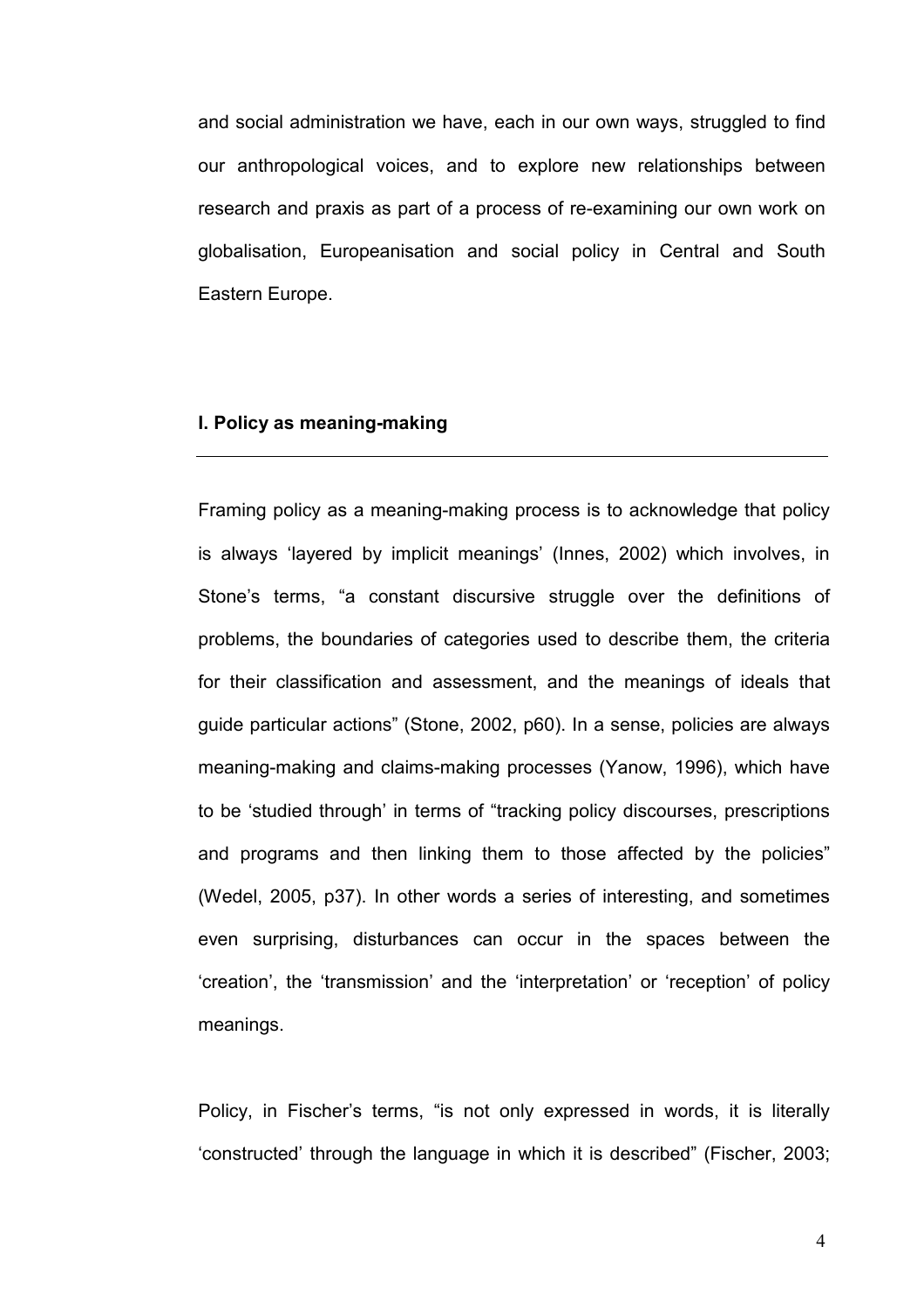43). We would go beyond this notion of language as 'descriptive', to assert that policy is inscribed through language and cannot exist outside of language. This is, however, never neutral or technical, but rather, as Bourdieu and Wacquant assert:

> ... linguistic relations are always relations of symbolic power through which relations of force between the speakers and their respective groups are actualised in a transfigured form. Consequently, it is impossible to elucidate any act of communication within the compass of linguistic analysis alone. Even the simplest linguistic exchange brings into play a complex and ramifying web of historical power relations between the speaker, endowed with a specific social authority, and an audience, which recognises this authority to varying degrees, as well as between the groups to which they respectively belong. (Bourdieu and Wacquant, 1992, p142-3)

Bourdieu and Wacquant suggest that linguistic relations are 'unintelligible' outside of the "totality of the structures of power relations" (ibid; 143) although whether, as they suggest, these are usually rendered invisible in linguistic exchanges is a more open question, particularly in the case of transnational policy encounters and discourses. For Yanow, policy is fundamentally an interpretive process, which "focuses on the meanings of policies, on the values, feelings, and/or beliefs which they express, and on the processes by which those meanings are communicated to and 'read' by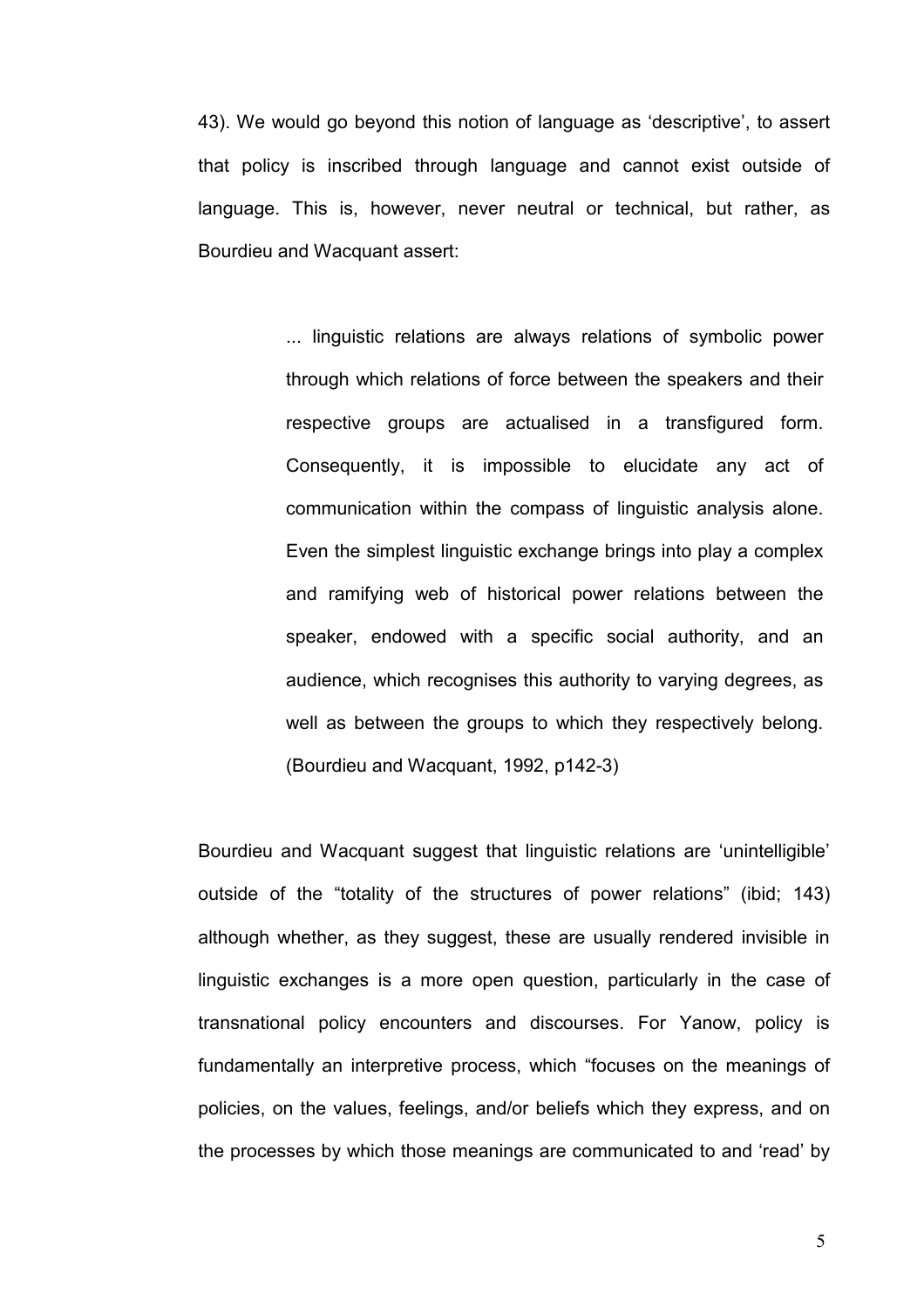various audiences" (Yanow, 1996, p8-9) In her work, she demonstrates convincingly how the meaning of policy is never singular, but always plural and contested, involving an 'active readership' by various policy actors and policy relevant publics, who are both interpreters as well as creators of 'new' meanings. Policy in this sense is always multiple and changing, transforming both the content as well as the context of policy, from formation to implementation.

In a number of languages, including all the Slavic languages and Hungarian, the same word usually serves for both the English words 'politics' and 'policy'. Recently, in Croatian, the word 'politika' for policy has been partially replaced by the word 'mjere' (literally 'measures') in order to capture the difference between policy and politics. In addition, the word 'policy' is almost inevitably framed by a number of other words: consider 'public policy', 'social policy', 'family policy', 'gun-control policy', 'equal opportunities policy', and so on. This suggests that the word policy is, in and of itself, insufficient in order to 'map' or 'frame' that which is being discussed. Of course, meaningmaking in policies is never an apolitical or technical process, although a cadre of 'policy makers' and 'advisers' seek to suggest that this is the case. As Shore and Wright have argued, the political nature of policies is often "disguised by the objective, neutral, legal-rational idioms in which they are portrayed" (Shore and Wright, 1997, p8). Central to this is the achievement and ascription of 'expertise' and 'expert knowledge' within the policy-making process. Whilst a vast body of work on 'governmentality' points to the role of 'expertise' in fixing subjectivities, the dangers of this becoming little more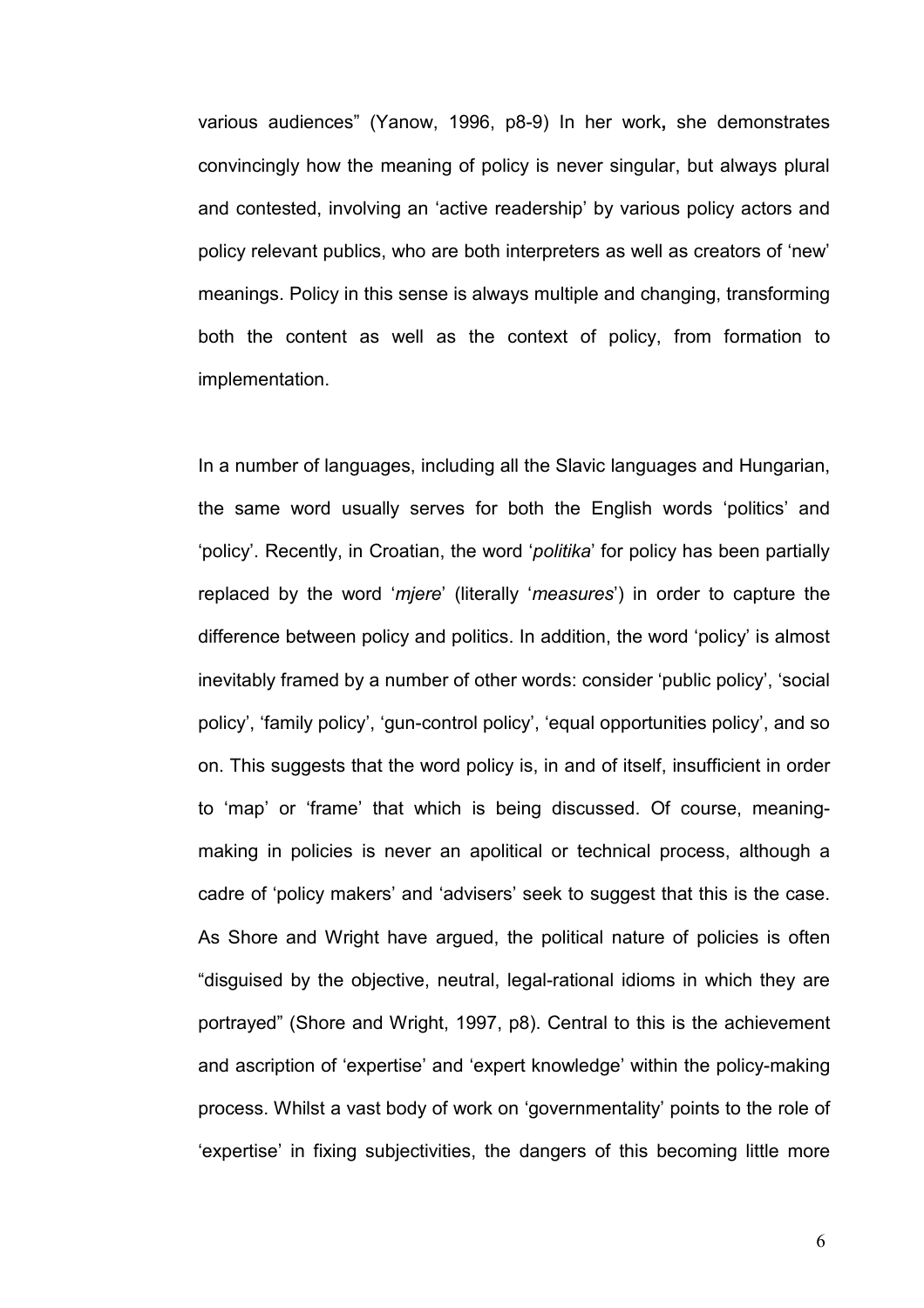than "the functionalist accumulation of premise-confirming anecdotes dressed up in uniform conceptual garb" (Gould, 2005), are all too real. For this reason, whilst we continue to emphasise the importance of policy technologies, including statistics, standards, contracts, terms of reference, logical frameworks and the like, we insist on the historical and contextual specificity of these technologies. Perhaps even more importantly, we take a keen interest in the complexity of 'expert domains' and the creative need for 'experts' to deal with "contradiction, exception, (and) facts that are fugitive" (Holmes and Marcus, 2005, p 237).

#### II. Policy translation and the transnational: beyond policy transfer

Translation as a concept has, itself, travelled a long way from its origins in linguistics and translation studies, to a situation in which "(t)oday an increasing number of scholars are aware of both the conceptual complexity and the politico-ethical significance of translation", in terms of its 'complicity with' or, as we would prefer to state, inseparability from, "the building, transforming or disrupting of power relations" (Sakai, 2006, p71-72). A longstanding 'sociology of translation' emphasises the fluid and dynamic nature of 'policy', where meanings are constantly transformed, translated, distorted and modified (Latour, 2005). The notion of translation problematises policy, which is seen as a continuous process of 'displacement', 'dislocation', 'transformation' and 'negotiation' (Callon, 1986). 'Translation' occurs in a complex web of social actors, and non-social actants, called actor networks,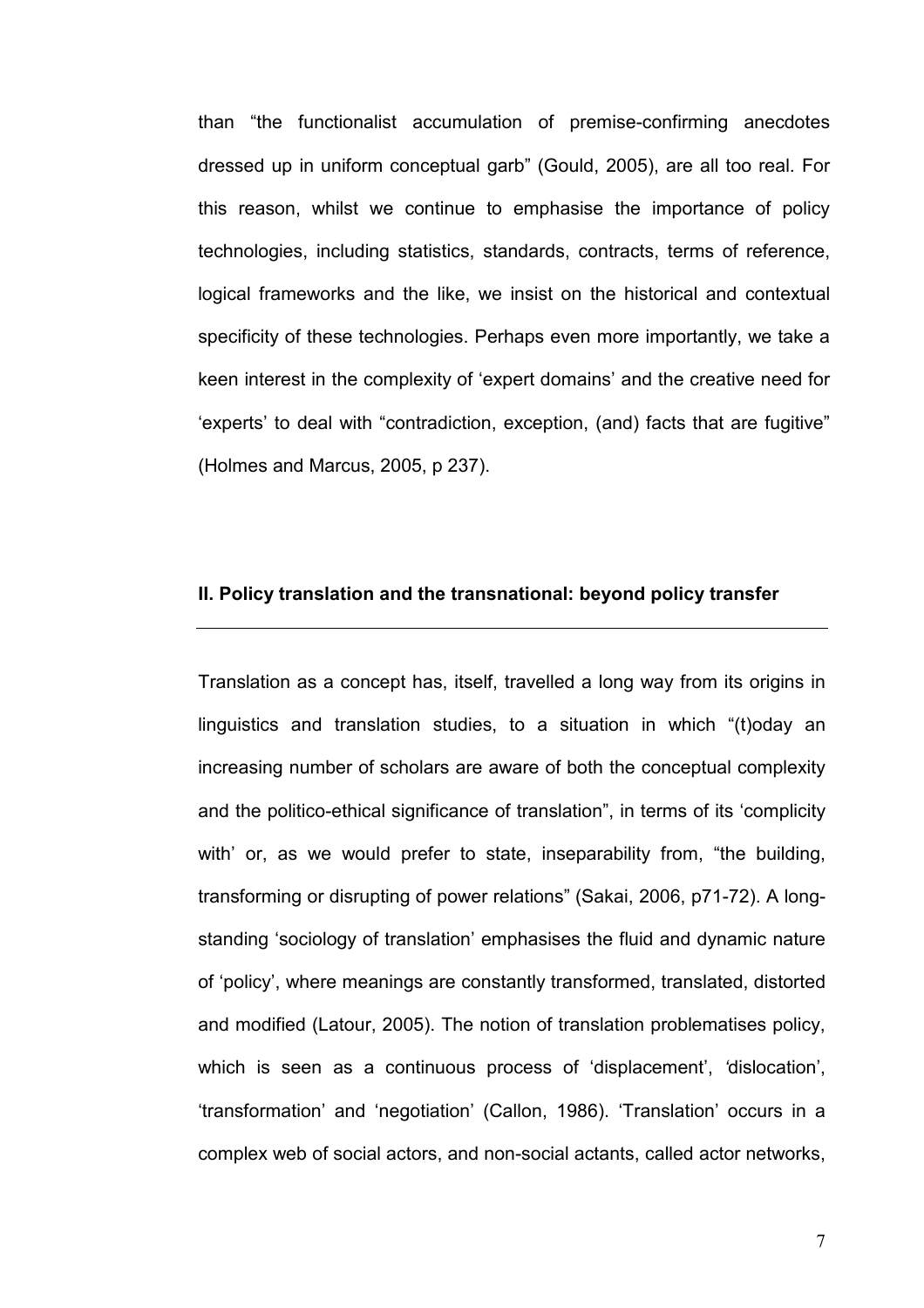because everybody and everything enrolled in the network are active members and mediators shaping and transforming claims, artefacts, discourses, and interpretations according to their different projects (Latour, 1987), "actively paralleling and even displacing those of political authorities" (O'Malley, 1996, p316). Translation can be seen as "a continuous process through which individuals transform the knowledge, truths and effects of power each time they encounter them" (Herbert-Cheshire (2003, p456). An unpublished paper by Richard Freeman comes closest to our own sense of the use of 'policy as translation'. For him, translation transfers and transforms: it entails representing something in a new way and in a new place, inevitably changing what it means. It is a 'craft of compromise', an art not a science, and entails mediating between different claims. Above all, it is more than interpretation: it is active, productive and creative (Freeman, 2004).

Translation is, then, the very working of power. In postcolonial theory, recognising that a root meaning of 'translate' is 'to conquer' (Kiberd, 1995, p624) so that 'cultural translation' is a significant site of a 're-ordering of worlds' (Loomba, 1998, p101), there is a focus on representation, power and historicity (Niranjana, 1992). The sociology of translation considers the particular ways by which 'objects', 'knowledge' and 'facts' are produced through displacement or suppression of dissenting voices, or of those 'facts unfit to fit' (Gebhardt, 1982, p405). A recent text by Rada Ivekovic suggests that neglecting translation may contribute to "the premature shutting down of alternative histories" and "suppressing the diverse, constructing untranslatabilities and incomprehension, forcing separation between related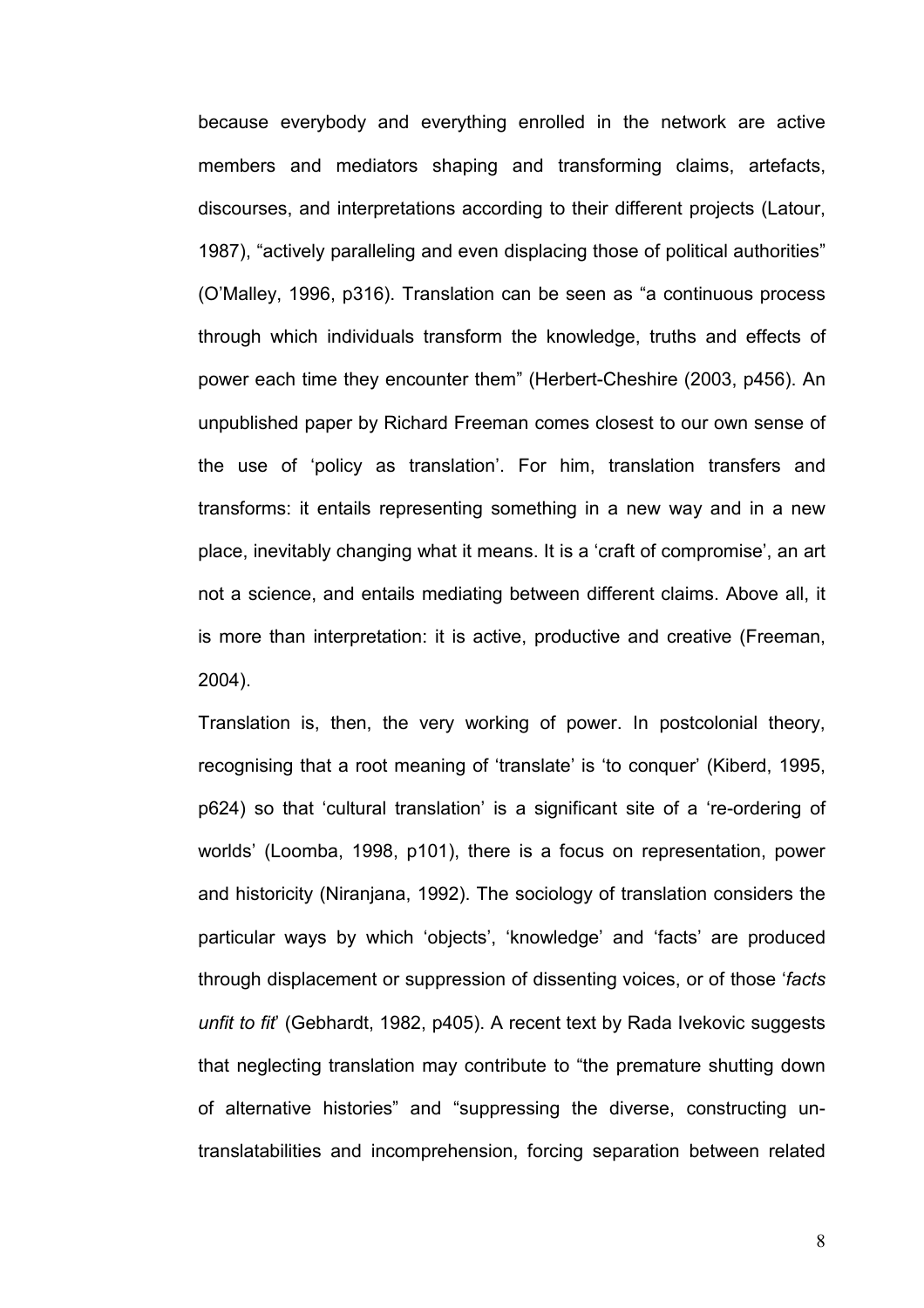idioms: constructing otherhood and striving to expulse it outside the 'system', or outside the 'good world'" (Ivekovic, 2005, p1). She contrasts 'translation' with 'dialogue', where the latter implies symmetrical dichotomy and hides hierarchy, while the former is a form of resistance "to the hegemonic lines of imposition of the meaning" (ibid.). In a broad sense, translation is used as a sensitising device, emphasising the traversals of meaning and the power relations that translation practices entail. Monaci and Caselli frame translation as:

> … a result of a linked set of social and material processes that take place within a network of relations and that modify knowledge at each stage. Contrary to the diffusionist view of the knowledge transfer process as akin to contagion by a virus or the flow of electricity, the metaphor of translation suggests that the production, circulation and sharing knowledge among different socio-cultural contexts should be analysed by investigating how its users change their cognitive and normative attitudes; but it also stresses the role of the cultural categories of those who 'en-act' and bring into being the knowledge transferred to local contexts of application by mobilizing, mediating, distorting, exposing, ignoring and so recreating it. (Monaci and Caselli, 2005, p56; emphasis added).

John Clarke (2005) considers translation as a useful metaphorical insight into three critical policy practices. Firstly, translation illuminates some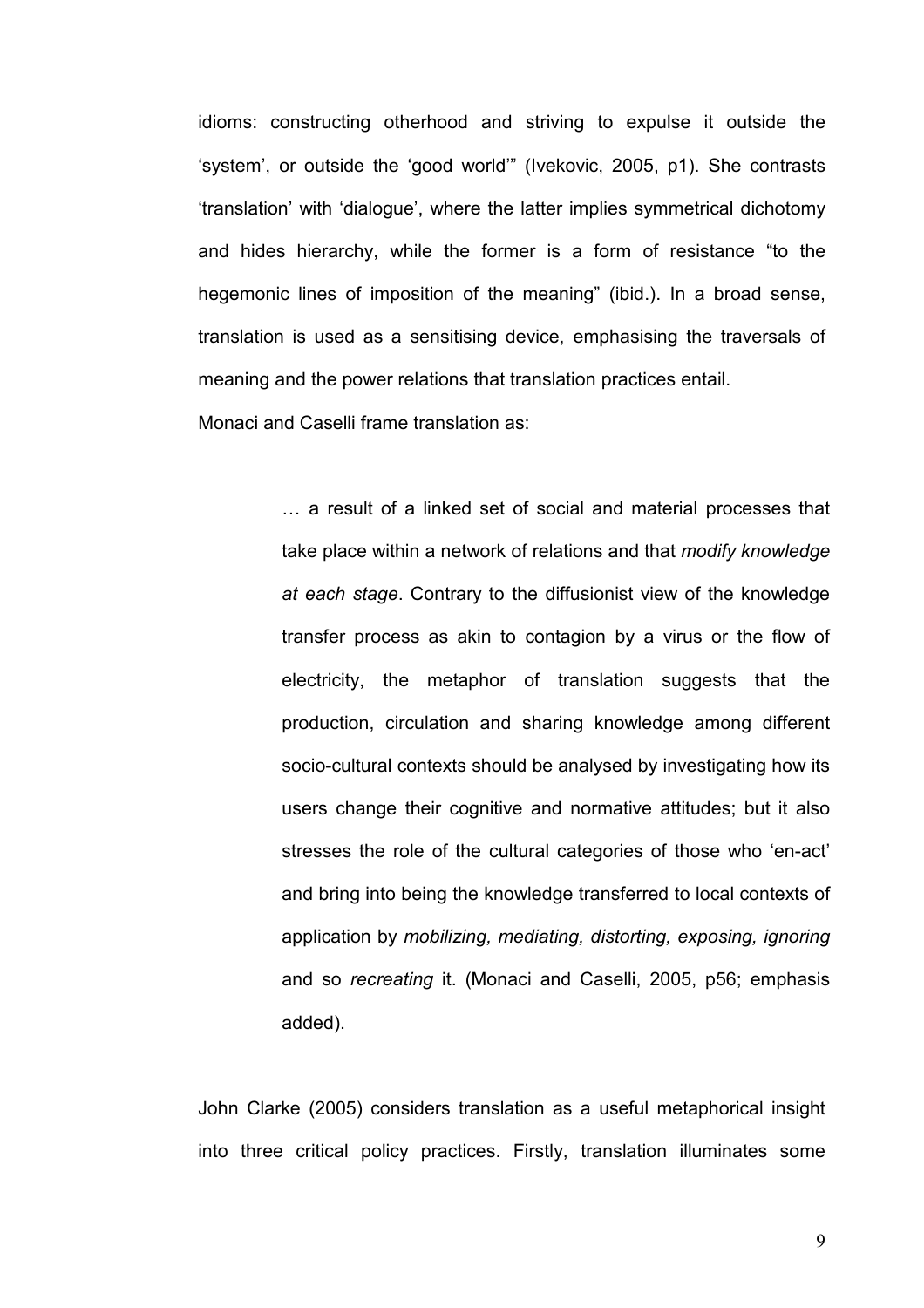processes of policy diffusion and policy transfers in transnational forms. Here he argues that "the Anglophone domination of policy expertise and policy networks, the passage of concepts into and out of 'Policy English' may be a site of significant articulation and variation" (Clarke, 2005:8). Secondly, translation sheds new light on implementation, or how policy moves from policy formation to 'front line' practice. Finally, he asserts that translation as a conceptual framework can draw attention and indeed 'visibilise' the work of 'translators', 'brokers', and 'mediators', "those translocal agents who mediate languages, contexts, sites and levels" (Clarke, 2005;8; cf. also Lendvai and Stubbs, 2006).

The transnationalism of policy as translation focuses on the attempt to render certain specific policies as universal and to 're-transcribe' (Venn, 2006, p82) existing socio-economic, administrative and cultural practices within its idiom. There is nothing new in the movement of ideas, institutional blueprints, discourses and knowledge claims between and across sites, scales and actors. However, in the last thirty years and, particularly in Central and Eastern Europe in the period of 'transition' over the last decade and a half, these processes have intensified.

Space precludes a thorough examination of the mainstream, objectivist 'policy transfer' approach which builds on earlier work on the international movement of ideas and practices, particularly utilising concepts such as policy diffusion and lesson-drawing (cf. Hulme, 2004; Rose, 1991; Bennett,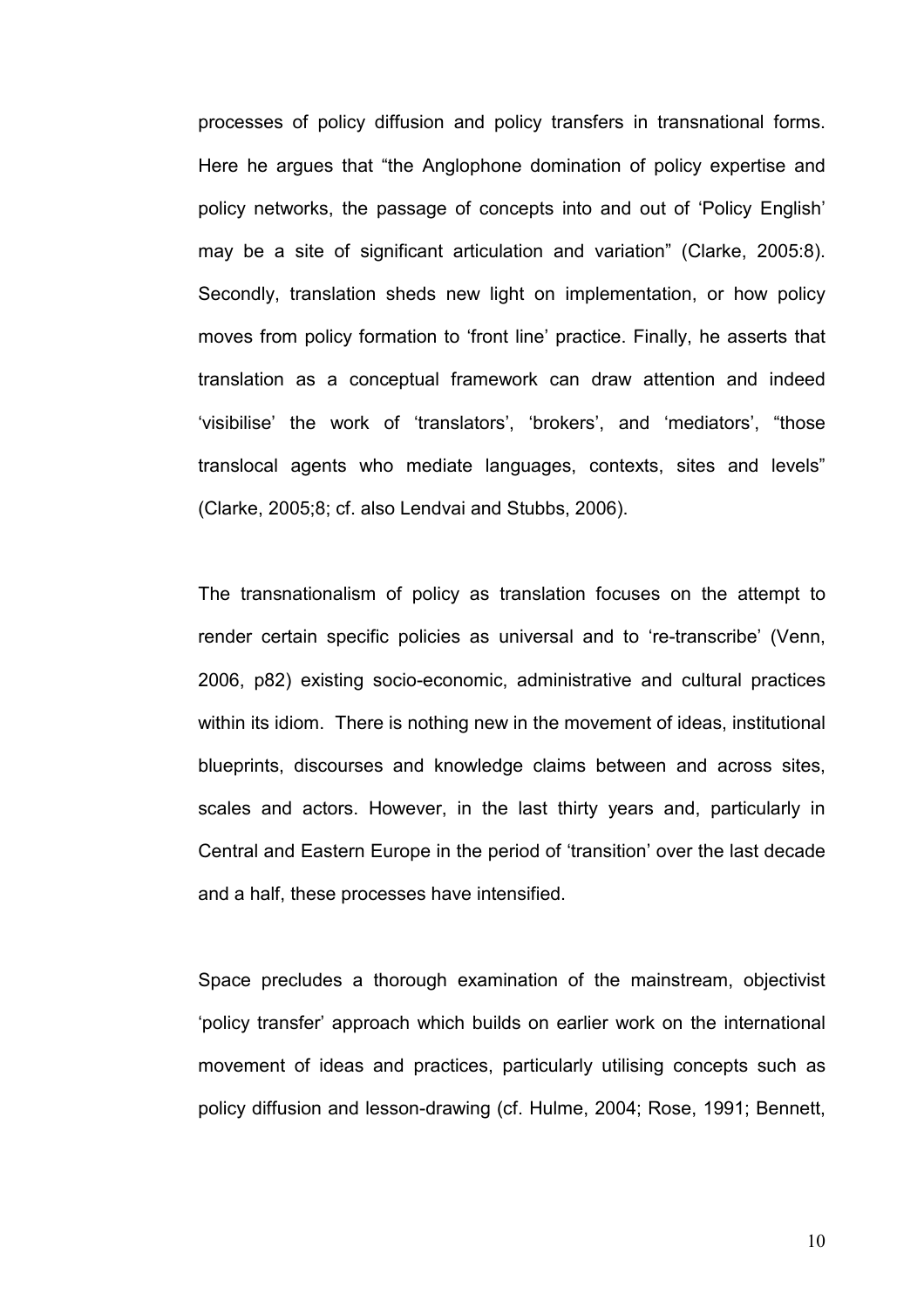1991). The approach has been developed, in particular, by writers such as Dolowitz and Marsh, who define policy transfer as:

> The process by which knowledge about policies, administrative arrangements, institutions and ideas in one political system (past or present) is used in the development of policies, arrangements, institutions and ideas in another political system (Dolowitz and Marsh, 2000, p5).

Their list of key questions: "Why do actors engage in policy transfer? Who are the key actors involved in the policy transfer process? What is transferred? From where are lessons drawn? What are the different degrees of transfer? What restricts or facilitates the policy transfer process? and how is the project of policy transfer related to policy 'success' or policy failure?" (Dolowitz and Marsh, 2000, p8), appear somewhat linear, simplistic, and, ultimately, normative.

Our main concern, however, is that the trope of 'transfer' catches much less that is important in the process than that of 'translation'. As Yanow has suggested:

> Translating is not the same thing as transferring knowledge. 'Transfer' suggests an objectification or commodification of knowledge, extrapolated from its context, with the translator serving as a mere conduit or channel through whom the meaning simply passes. Even this simple model of knowledge transfer,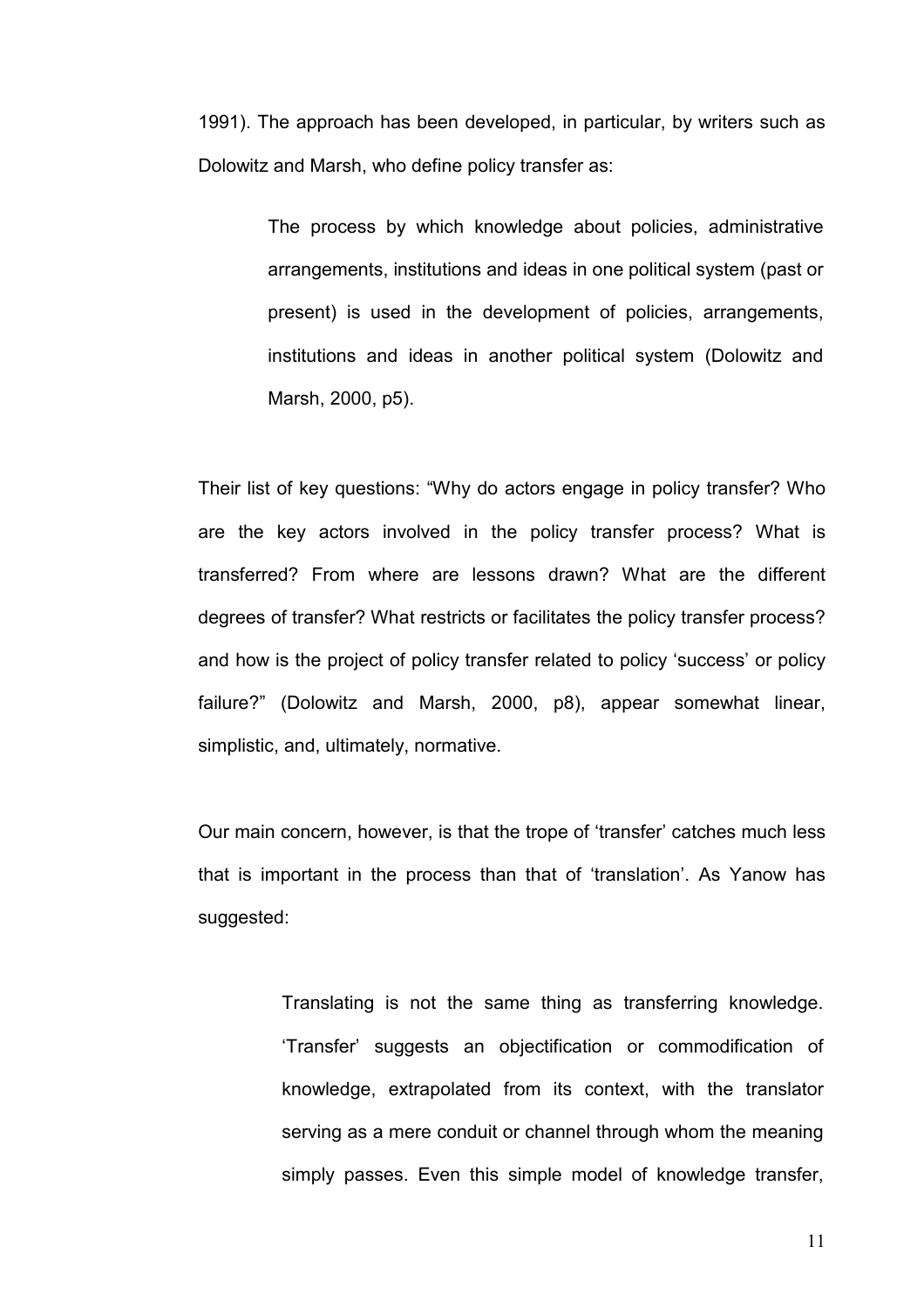however, incorporates the problem of 'noise' – a distortion of the original meaning – which recognizes the likelihood of altered meaning … (Yanow, 2004, p15)

'Noise' and the mediation, distortion, and recreation of transferred knowledge which it entails, is crucial, and points to one of the central contradictions of a universalistic understanding of both the policy process and policy transfer on the one hand, and the cultural, political and social particularities of their diverse meanings, interactions, consequences and resistances on the other. In the Table below, we note the different registers or vocabularies of the two sets of literatures.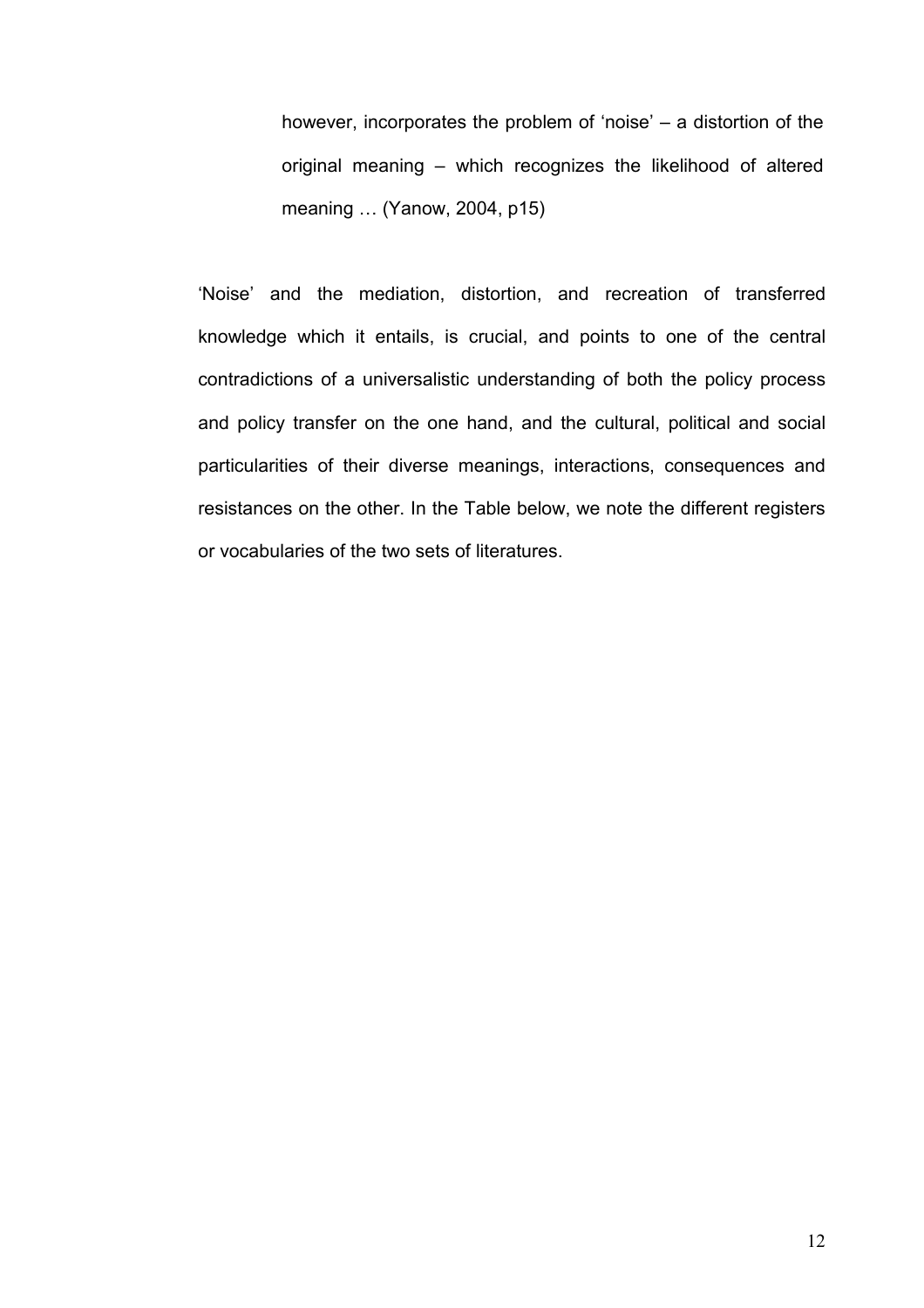## Table 1. The different 'vocabulary' between mainstream 'policy

transfer' literature and a sociology of translation

| <b>Keywords for the mainstream</b>      | Keywords for the sociology of        |
|-----------------------------------------|--------------------------------------|
| policy transfer literature <sup>1</sup> | translation approach                 |
| Construction                            | Deconstruction                       |
| Policy transfer, diffusion, learning    | Translation, transferability,        |
|                                         | displacement, 'norm-alisation'       |
| Policy change/stability                 | Transformation, hybridity, fluidity, |
|                                         | reflexivity                          |
| Adaptation, dissemination               | Negotiation, en-actment              |
| 'Goodness of fit'                       | 'Unfit to fit'                       |
| Institutions                            | Knowledge networks, Actor            |
|                                         | networks, agency, social relations,  |
|                                         | processes                            |

<sup>&</sup>lt;sup>1</sup> In particular applied by the Europeanisation scholarship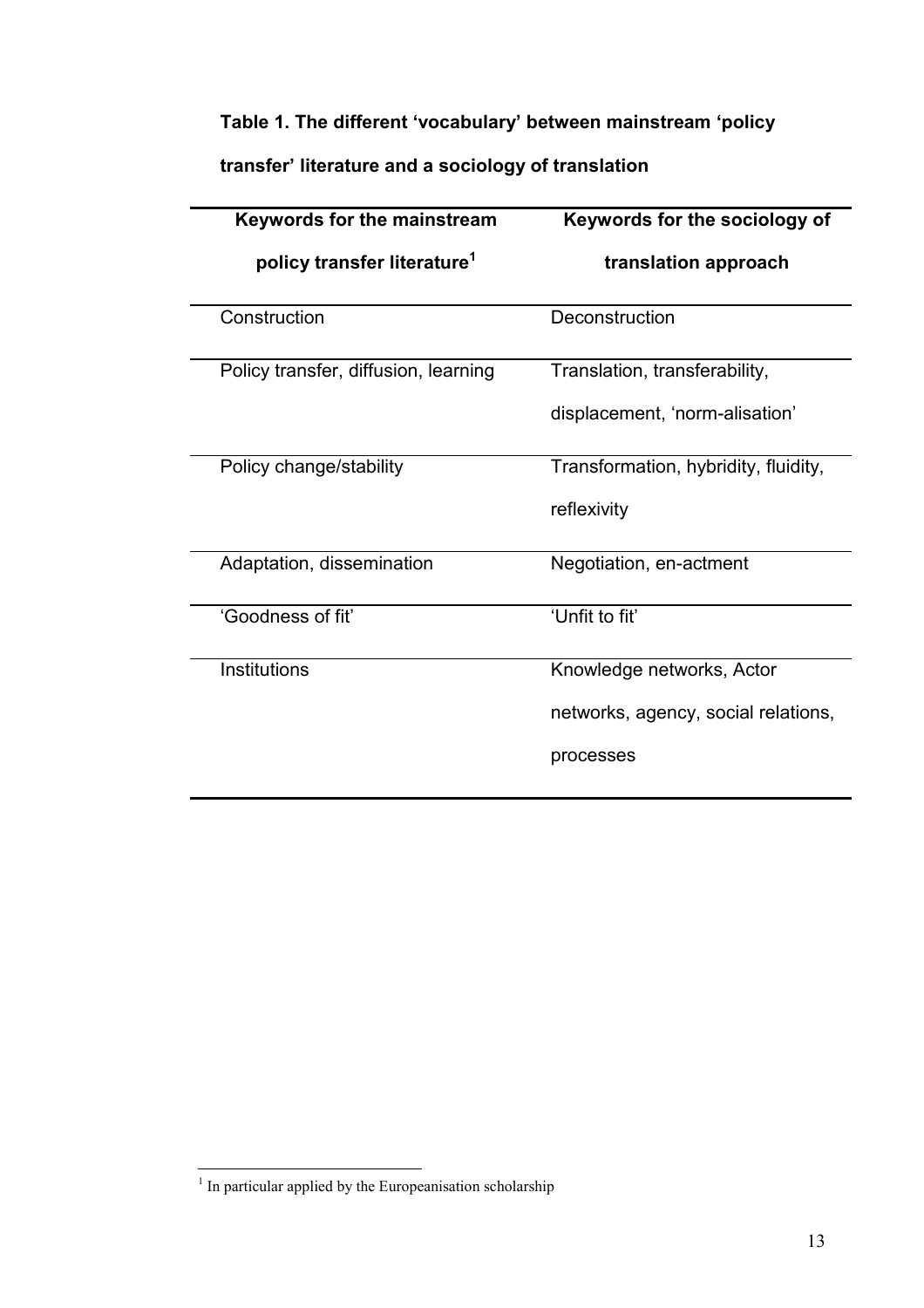While the mainstream policy transfer literature with its realist ontology sees 'policy' both in the source and in the recipient context as a stable, preexisting, and uncontested 'reality', and the transfer as a more or less linear process, a sociology of translation works with a much more fluid and dynamic framework. For scholars using sociology of translation:

> … policy does not exist somewhere else in finished form, but is finished/produced in the act of transfer. Policy is not available to be looked at and learned from, but is produced in the act of looking. Policy is the output of a series of communications, not its input. The issue is one of germination, not dissemination. (Freeman, 2004, p2)

From this perspective, policy translation goes beyond policy transfer since the world cannot be reduced to binary notions of stability versus change, or adaptation versus resistance, determined by the 'goodness of fit' (based on the distance or gap between the original policy and policy in the recipient country). The mainstream literature operates within a perspective that has a narrow conception of power primarily in terms of institutional veto points or veto players, and their ability to block change. Most of the policy transfer literature adheres to a "re-hashed neo-pluralism in which societies are seen as composed of diverse interests, with power distributed along various dimensions (Stubbs, 2005, p71). By reconsidering our understanding of the policy transfer process from the point of view of translation we would argue instead that the policy transfer process should be seen as one of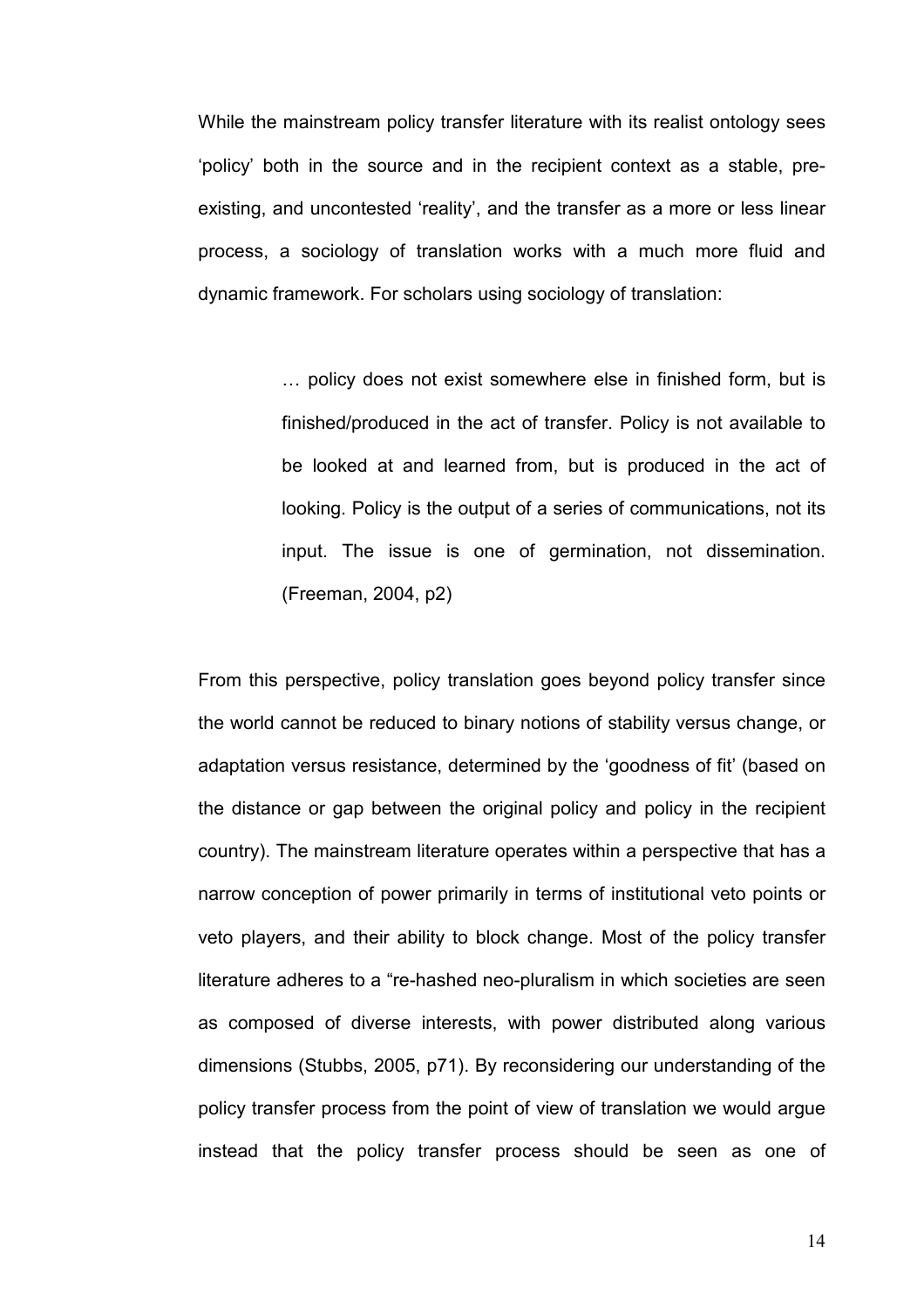continuous transformation, negotiation, and enactment on the one hand and as a politically infused process of dislocation and displacement ('unfit to fit'), on the other hand. Emphasizing processes of formation, transformation and contestation implies that policy transfer is never an automatic or unproblematic, taken-for-granted, process. Rather, it suggests the need to pay attention to the ways in which policies and their schemes, content, technologies and instruments are constantly changing according to sites, meanings and agencies. In that sense, a sociology of translation provides "a language by which we can begin to explore the interrelation of discourse and agency" (Newton, 1996, p731), where social structure is seen not as a noun, but as a verb (Law, 1992), accentuating a relational approach that emphasizes heterogeneity, uncertainty, fluidity and contestation.

One aspect of understanding policy as a translation process taking place within a transnational space is the notion of 'contact zones' which involve "the spatial and temporal copresence of subjects previously separated by geographic and historical disjunctures, and whose trajectories now intersect" (Pratt, 1992, p6). A contact zone is a kind of in-between or 'interstitial' space akin to Homi Bhabha's notion of the 'third space' which is never fixed but is, rather, always becoming (Bhabha, 1995, p208), characterized by forces and directions rather than forms or dimensions. Pratt suggests that a 'contact zone' perspective "foregrounds the interactive, improvisational dimensions of colonial encounters so easily ignored or suppressed by diffusionist accounts of conquest and domination." (Pratt, 1992, p6-7), Whilst offering, in Bhaba's terms, the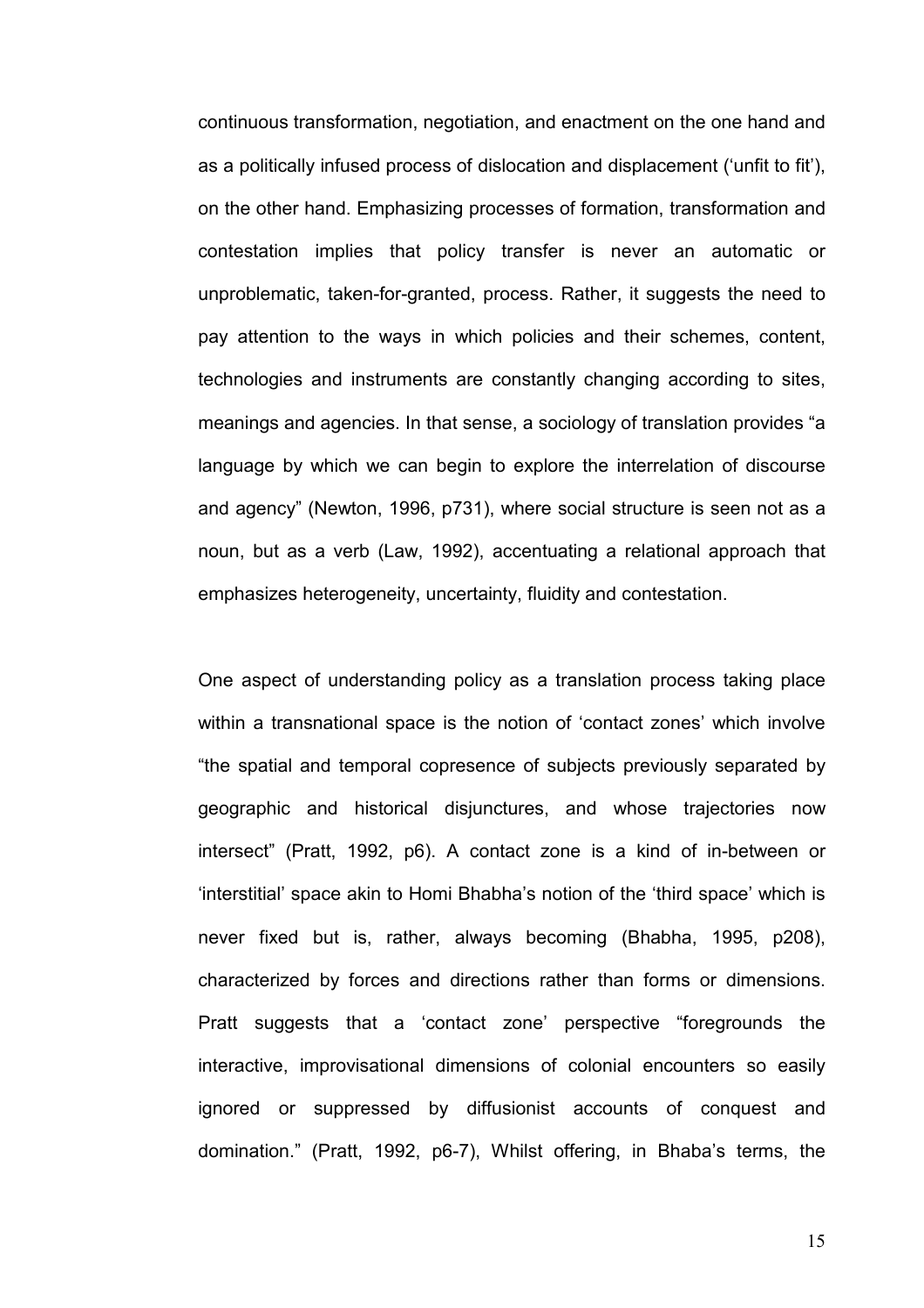possibility of eluding 'the politics of polarity' (Bhabha, 1995, p209), the term emphasises "copresence, interaction, interlocking understandings and practices, often within radically asymmetrical relations of power" (Pratt, 1992, p6-7) or, in James Clifford's terms "a power-charged set of exchanges" (Clifford, 1997, p192). In the 'contact zone' encounters are rarely, or rarely only, about words and their meaning but are, almost always, more or less explicitly, about claims-making, opportunities, strategic choices and goals, interests, and resource maximisation. In the 'contact zones', all kinds of complex negotiated interactions occur, on multiple stages, as well as off-stage.

It is, precisely, for this reason, that, whilst we recognize, in the domain of social policy, some aspects of both the "the homogenizing ambition of Anglo-American as (a) universal language" and the "systematic attempt by neo-liberal discourse to colonize … practice" (Venn, 2006, p82), we remain highly sceptical of linear notions of intentionality and causality and, most importantly of all, critical of notions of total closure. 'Anglo-American' is, itself, a complex product of an encounter between two traditions, although whether this resembles the world of 'Indo-China' or that of the language of 'Serbo-Croatian' is an open question (Hersak, 2003, p132).

Undoubtedly, the 'Anglo-American' of which Venn speaks is the lingua franca of the World Bank and the IMF, both of whom employ vastly more US and British citizens than those of any other country. But is it the dominant or hegemonic language of the European Union? One could,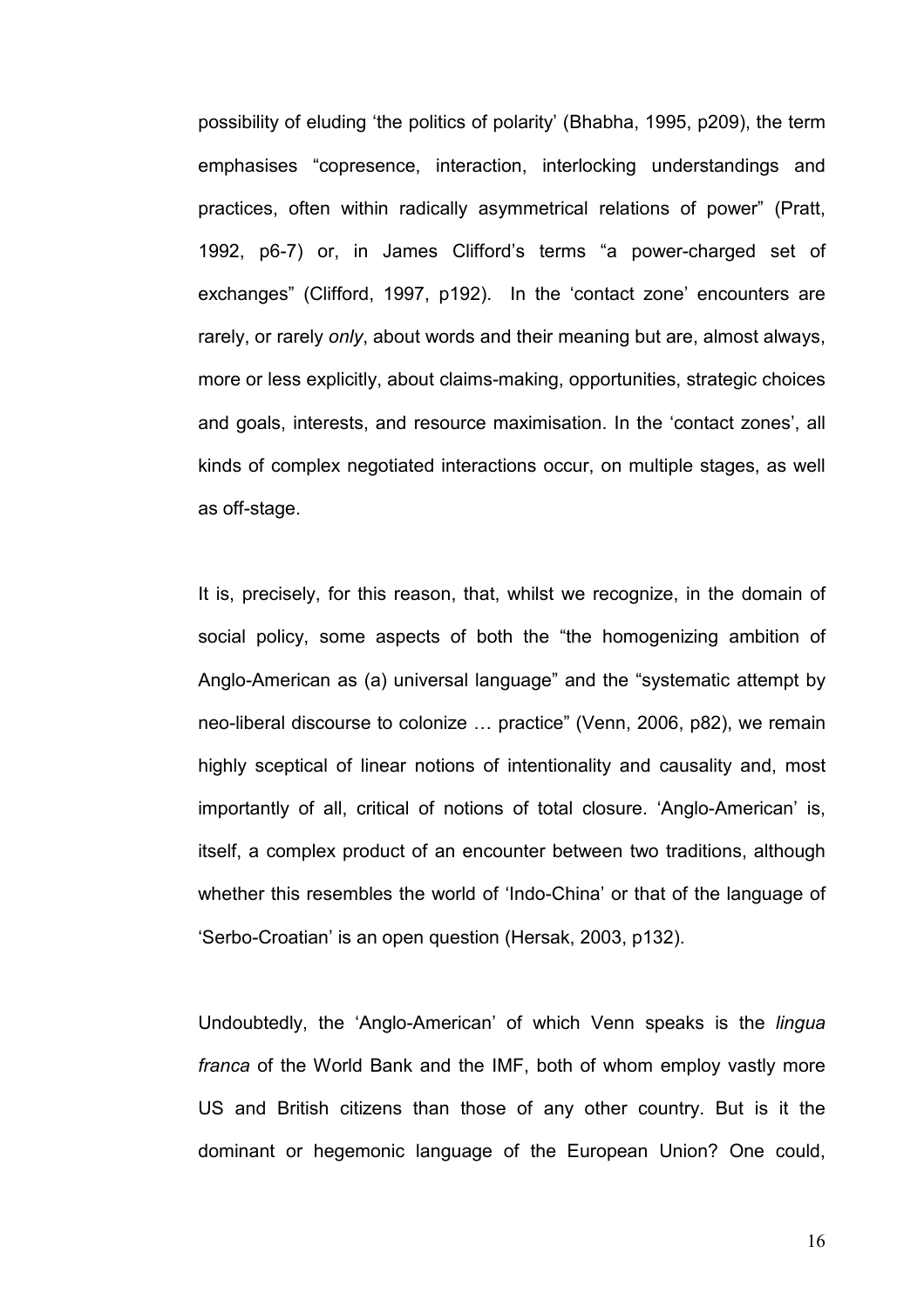certainly, argue that whatever the EU's pretensions are to celebrating all member state languages as somehow 'different but equal', some are more equal than others and, as linguistic pluralism grows apace with new members, then English is becoming increasingly important. However, this is a peculiar EU-English the codes and terms of which are, perhaps, more able to be exchanged between a Portuguese-speaking and an Estonianspeaking EU policy maker, consultant or bureaucrat than between either of them and a lay, or even an academic non-policy-making, native English speaker. Whilst various English-Croatian EU dictionaries exist, the value of each able to be judged in an instant in terms of whether a sound translation of 'to benchmark' is given (most Croatian negotiators still prefer a Cro-English verb benčmarkirati), the least translatable word or phrase, in fact, appears to be French, namely acquis or acquis communitaire. Indeed, the EU's concern with 'social exclusion', not just as a concept but in the way in which it is framed and discussed, can be traced back to an earlier French discussion of exclusion sociale, and many other social scientific concepts and debates in a European arena are most understandable when their routes are traced to German writings. Hence, there is not total closure, although the tendency for English to dominate is there, and we are far from real diversity in which, say, Slovenian or Polish come to have an influence beyond the confines of their own linguistic communities.

The idea of universalising neo-liberalism is also problematic. The neoliberal project is by no means as unchanging, all-powerful, and universal as some of the critics of neo-liberalism suggest. On these lines, John Clarke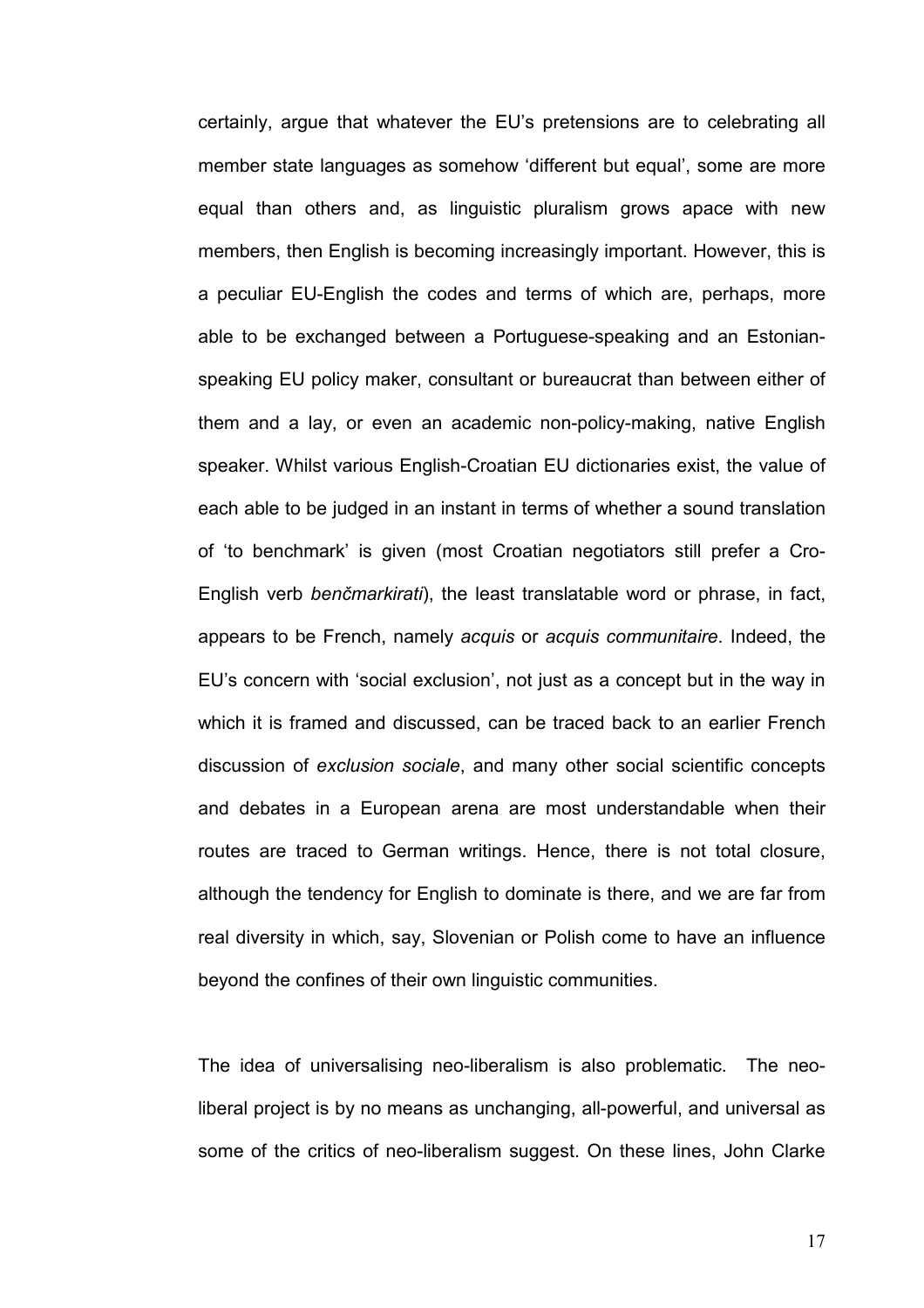has argued that, whilst 'neo-liberal globalization' is the dominant form of contemporary globalization, any attempt to understand it as 'a hegemonic project' has to address "both the logics and limits of neo-liberalism, and the different ways in which people and places live with/in – and against – neoliberalism" (Clarke, 2004, p89). He is profoundly interested, therefore, in 'uneven neo-liberalisms', varying in space and time, and able to enter 'national-popular formations' only in and through alliances, 'assemblages of political discourses' which inevitably change shape, and produce 'hybrids, paradoxes, tensions and incompatibilities' rather than "coherent implementations of a unified discourse and plan" (Clarke, 2004, p94).

Global policy forms are always articulated in specific places and times, or as Collier and Ong would have it, "territorialised in assemblages" which "define new material, cultural and discursive relationships" (Collier and Ong, 2005, p4). If, following Tickell and Peck's influential? work on the topic (Tickell and Peck, 2003), we consider neoliberalisation as a process, the outcomes of which are "contingent and geographically specific – since they are working themselves out in a non-necessary fashion across an uneven institutional landscape" (ibid page number needed), then what are needed are (ethnographic and anthropological) studies of policy as translation as part of the study of 'grounded globalizations' exploring 'forces, connections and imaginations' (Burawoy, 2000, p344).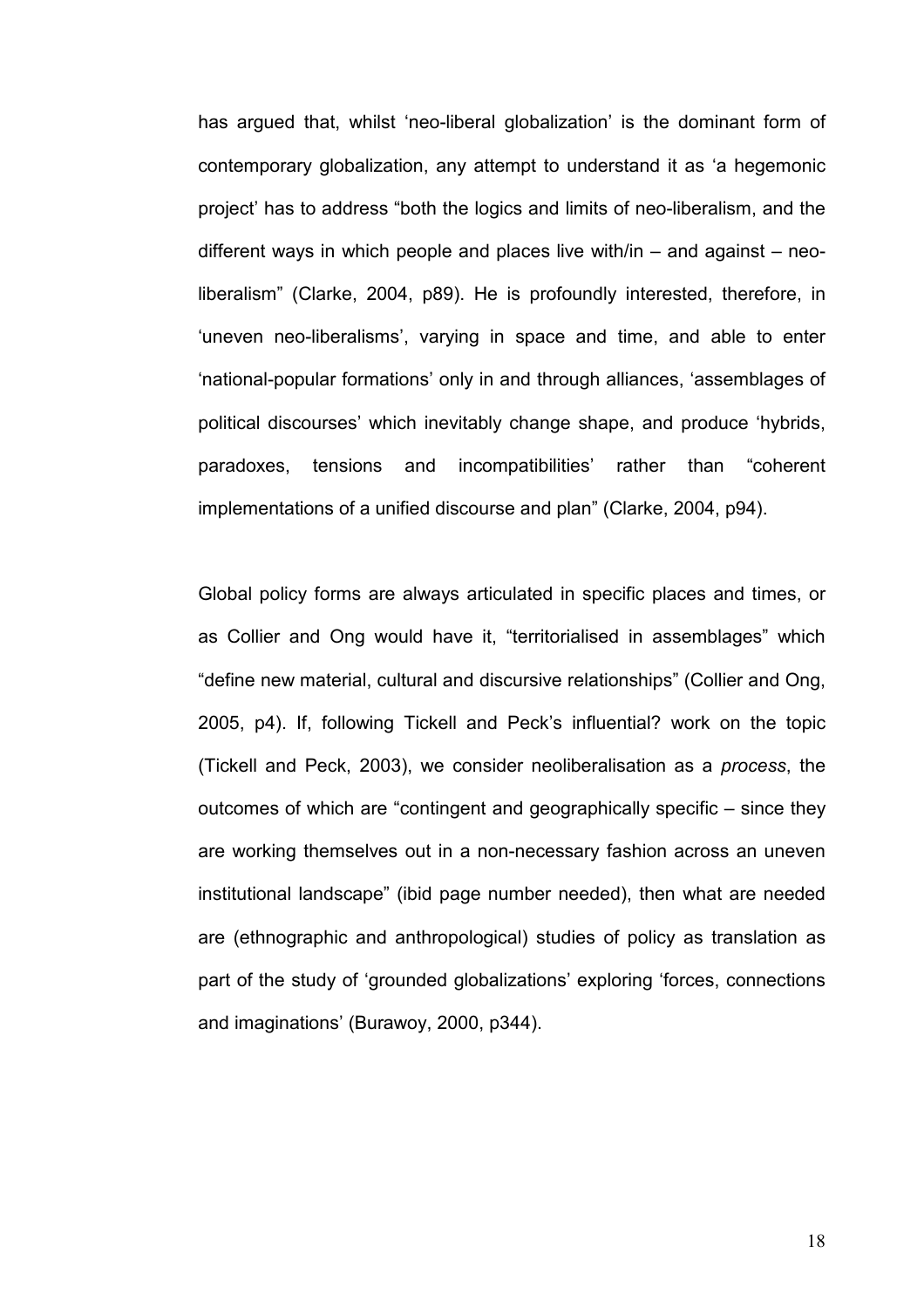# III. Case Vignettes: towards a reflexive ethnography of social policy reform

This text is underpinned by a commitment to reflexive ethnography as offering an intellectual base, and something of a privileged standpoint, for the analysis of policies as translation. This commitment is less to an ideal type notion of 'intensive fieldwork' as a kind of anthropological rite de passage, and more to Willis and Trondman's notion of ethnography as a "layered and evocative … presentation of located aspects of the human condition from the inside" (Willis and Trondman, 2000; 7, emphasis in original), as a corrective to over-theoretical, over-functionalist, and overstructuralist explorations. The problem is, as Jeremy Gould has suggested, "the range of things we can know first hand – the time-space coordinates we can physically occupy, much less learn to know well, within the scope of a research project or a lifetime – is extremely narrow", and transnational policies ('aid' more generally in Gould's formulation) are "comprised of multi-sited, multi-level, trans-scalar …processes" which themselves necessitate trans-scalar observation as a 'translation device' (Gould, 2004, p283).

Above all, our concern is to acknowledge and embody the need to research alternative research sites, breaking down some of the boundaries between the role of a researcher and other roles such as consultant, policy-maker, activist, and the like. It is through the bending and the blending of different positions and perspectives that we are enabled to see 'policy' as a constant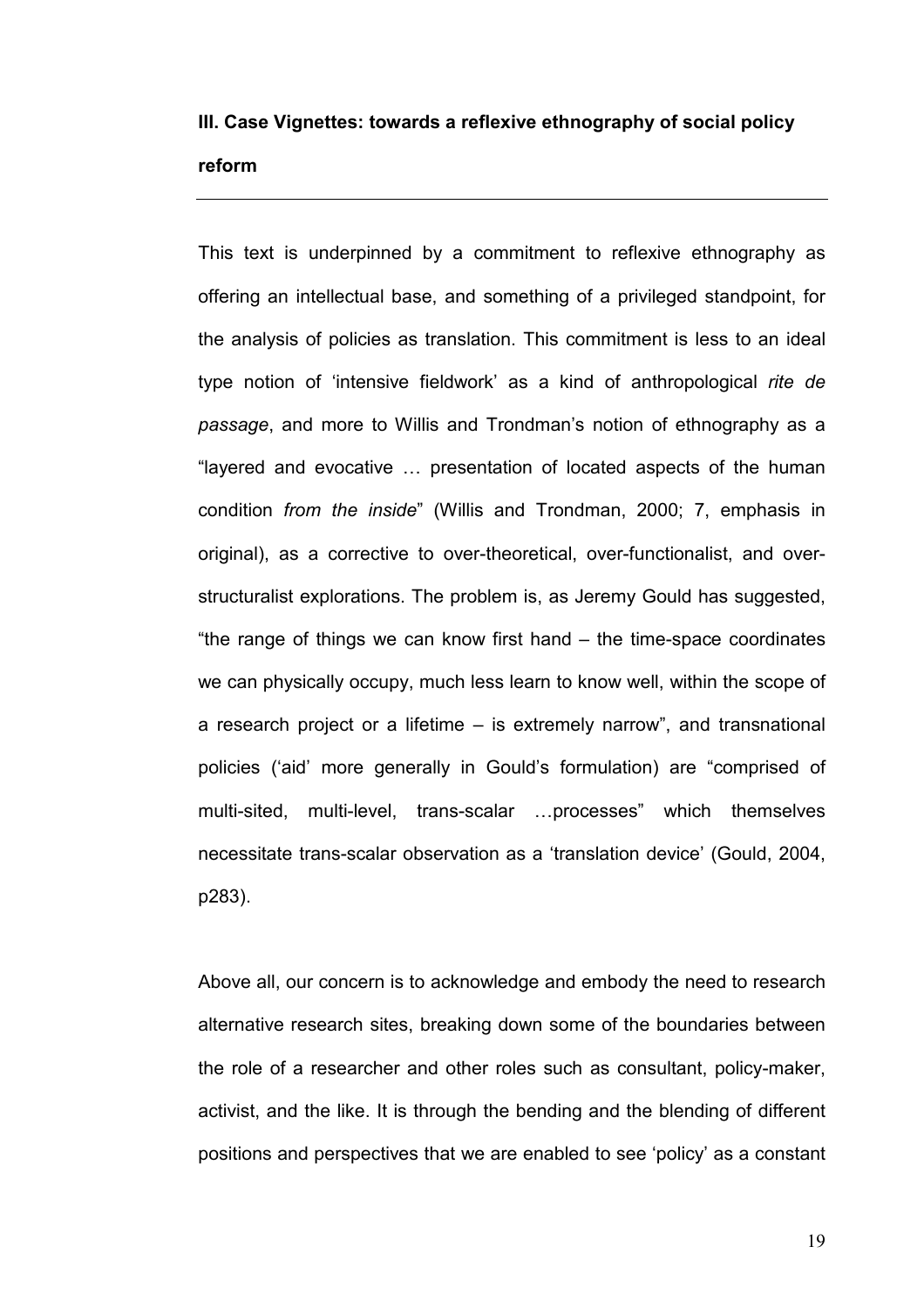move between the formal and the informal, the institutionalized and unofficial practices, the paperwork and 'the reality'. In this sense, our commitment to reflexivity, notwithstanding justifiable critiques of its 'relativism' and lack of conceptual clarity (Lynch, 2000) involves, in Marcus' sense, "cognitive and intellectual identification between the investigator and his variously situated subjects in the emergent field of multi-sited research" such that the ethnographer is located "within the terrain that she is mapping" which serves to reconfigure any methodological discussion that pretends "a perspective from above or 'nowhere'." (Marcus, 1995).

As a part of this, we would suggest that presentation of fragments of research material in the form of short vignettes or case studies is useful, not least because it allows for a somewhat truncated, but no less intelligible, rendering of a 'peopled ethnography' which, following detailed participantobservation, represents extracts from "field notes, interview extracts and the texts that group members themselves produce" (Fine, 2003, p41). Ethnography is highly sensitive to the issue of the construction of meaning, which is often neglected in structuralist accounts of political processes. It offers a way out of the agent-structure binary within mainstream social science although, of course, the issue of how to 'write up' vignettes remains complex and contested. Here, we offer both a multi-voiced ethnography and a privileged reading of certain encounters with policy from our own experience and practice.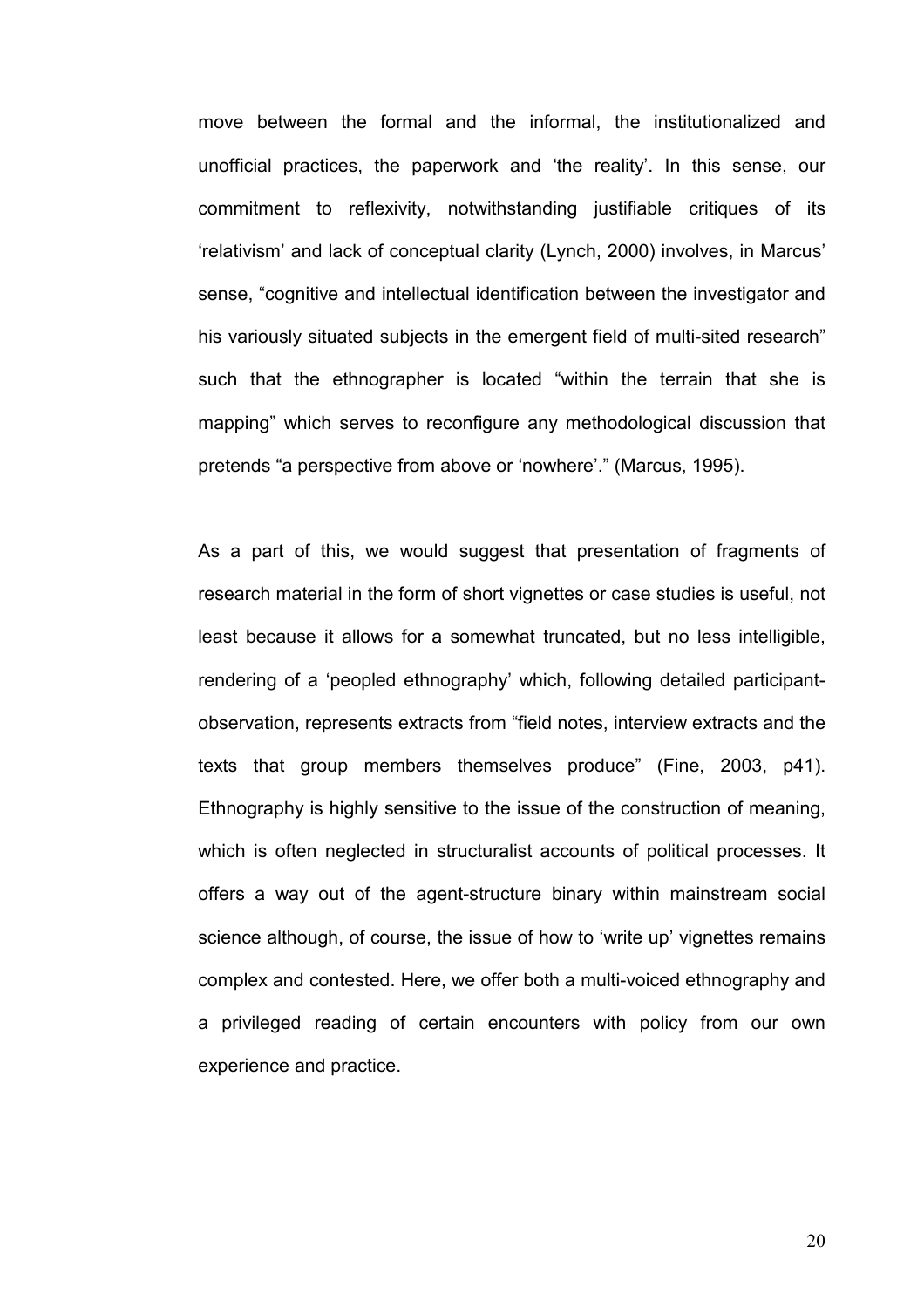#### I. Structural Funds in Hungary: from social policy to social cohesion

In 2000, one of us (NL) was working in the Ministry for Social and Family Affairs of the Government of Hungary as a consultant on the preparation for the Structural Funds to be absorbed for social policy programmes. At the time not many civil servants spoke or understood English, and since the Structural Funds' regulations were only available in English and French, those who spoke either of the two main EU languages were in key positions to move the programming forward. The preparation was also given a high priority, because it was offering substantial funds for generally under-funded social policy schemes. However, understanding the logic of the European Social Fund for a country that did not have a 'project culture' before, and interpreting the eligible types of activities for the funding, was immensely difficult. NL and her colleagues soon learned that nurseries are not nurseries, but 'reconciliation of family and work' (a label against which some heads of nurseries protested); that gender mainstreaming is more than just (re)-training of a few unemployed women; that regions and their inequalities are of concern, with newly established NUTS I I(Nomenclature of Territorial Units for Statistics) regions a key scale in public policy making; and that the notion of social cohesion funded by the EU is significantly different from a traditional understanding of social policy in Hungary. There seemed to be a fundamental mismatch between eligible funding and existing social policy schemes at the time. Instead of talking about social needs, the Structural Fund wanted to see community initiatives, social development and innovative ideas to promote employment, gender equality and social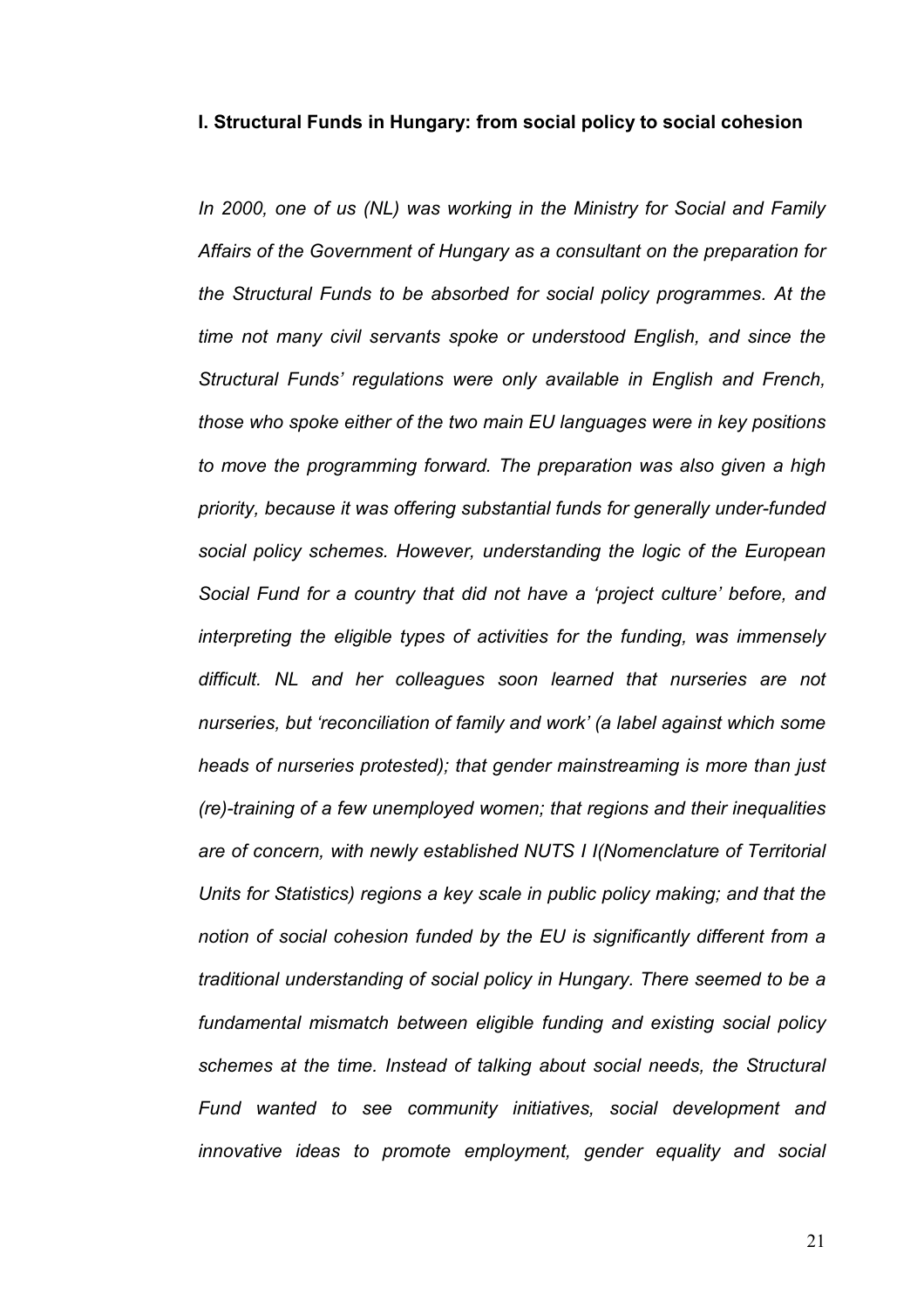inclusion. However, employment was not considered part of social policy; policy-makers were not familiar with community initiatives; and 'innovation' constituted only a very small and fragmentary part of the social policy budget. Core domestic policy activities (social assistance and benefits, child protection and social services and institutions) were outside of the eligible activities, and previously marginal policy domains (such as gender, Roma policy, innovation, and community or regional initiatives) became the centre of attention. Yet, no week would go by, without NL's boss asking: 'but what is social cohesion after all?'.

The encounter and the (not necessarily equal) dialogue of two policy frameworks (the EU Structural Fund and Hungarian social policy) offer a reflexive space. On the one hand, the difference between the two policy frameworks results in a 'stretching' of the understanding and framing of 'social policy' in Hungary and re-couples issues such as regional policy and social policy; employment and social policy; education and social policy; and so on. On the other hand, it creates new 'centres' and new 'peripheries'; it fosters new policy activisms (for example in programmes promoting gender mainstreaming or Roma integration), while marginalising other agendas; and it forges new policy networks at the same time as weakening others. It both enables and delimits the activism of policy actors. The stretching process is both flexible and open, because of the lack of a grasp of those 'EU' concepts, agencies such as Ministries have a large manoeuvring and claiming space. Yet, at the same time, meanings can only work on the basis of previous policy memories. This is the policy space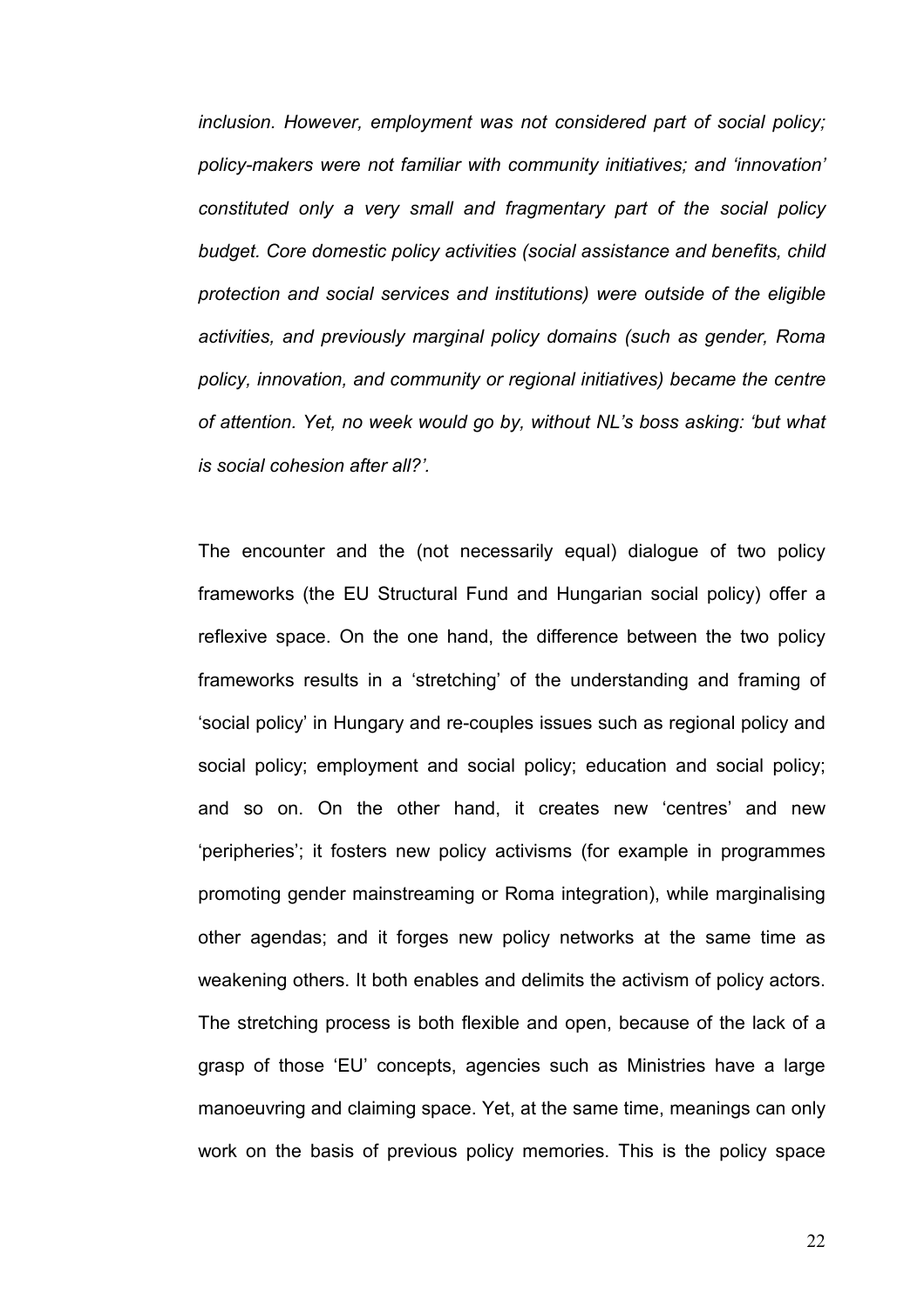where nothing can be taken-for-granted, and nothing seems to fit the classic policy studies dichotomy between policy change and stability. Everything is changing, yet at the same time, resistance to change prevails and the possibilities are limited. New discourses, concepts, ideas and policy frameworks emerge; yet, in this intensified meaning-making, sense-making process, the institutionalisation of these ideas can only be limited. NL's experience in the Ministry framed 'policy' and the 'policy process' as a constant puzzle, where meanings never settle into any stable entity, but rather are constantly contested, challenged and therefore changing. Certain imaginaries are rejected outright, some hit institutional barriers, and others are picked up as a political discourse, in a very fluid context. That is why dynamic and process-oriented approaches are so crucial for any claims towards understanding policies in practice.

### II. Croatia's 'Social Protection Reform Project'

In April 2002, the first meeting of the main participants in the World Bank, UK Government DFID and Government of Japan funded Social Protection Project, took place in the conference room of the Ministry of Labour and Social Affairs in Zagreb. One of us (PS) had been recruited directly by DFID to be part of the 'social services' team, one of no less than nine consultancy teams or companies contracted to work on a broad blueprint for the reforms, including teams for social assistance; labour and employment; fiscal issues and decentralization; administrative strengthening, IT and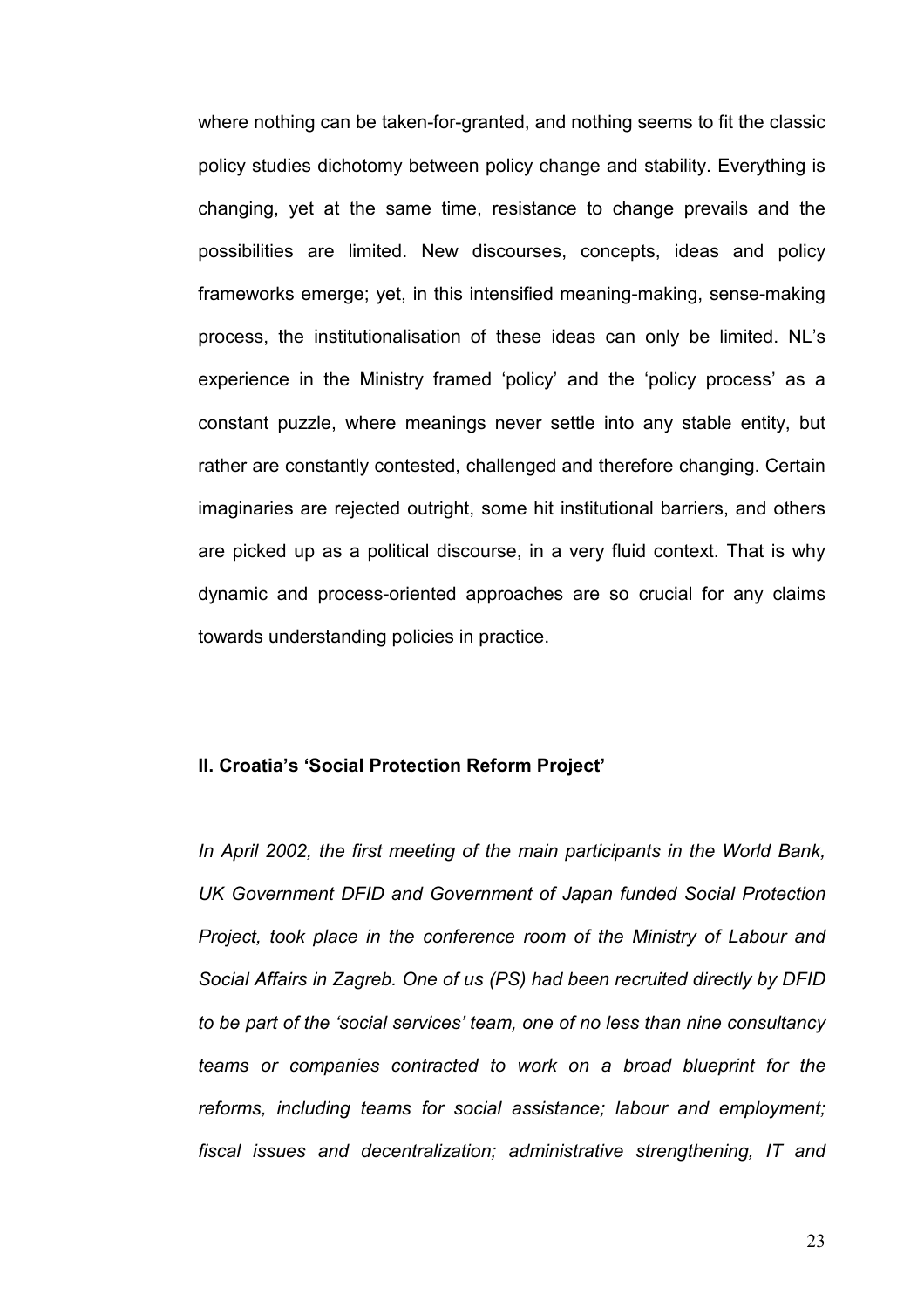database issues; poverty monitoring; as well as an overall team leader and a local resources team. The supposed importance of the occasion, with introductions by the responsible Minister, the State Secretary charged with leading the reforms, the World Bank staff member, and the Team Leader, was challenged by an earlier discussion PS had had with a senior politician, the father of a close friend, who replied, on understanding the nature of the work, 'oh, I see, it's one of those projects', before politely declining to intervene to speed up the start of the project. Fairly quickly, cracks and disagreements began to appear between the consultancy teams. A Croatian colleague, a Lecturer in Social Policy in the University of Zagreb, surveyed the foreign consultants and noted the massive overrepresentation of British and US consultants: 'Is there no-one from Holland here?'. The team leader, on his second visit to Zagreb, quickly alienated Croatian colleagues, and some of the foreign consultants, by insisting on exploring the project goals within a logical framework matrix and, indeed, delivering a very long and largely incomprehensible and certainly unnecessary lecture, on the virtues of the approach. By the mid-way point, relationships were at breaking point with one team already dismissed for late submission of work judged to be of a low quality. Consultants disagreed constantly regarding the contours of the reform in the context of a clear message from the State Secretary of the importance of advocating 'radical' change, and the equally clear message from career civil servants that nothing of the sort should, or could, be undertaken. The Team Leader was dismissed prior to the end of the project, with the final composite report compiled by the fiscal and decentralization team, best able to manage its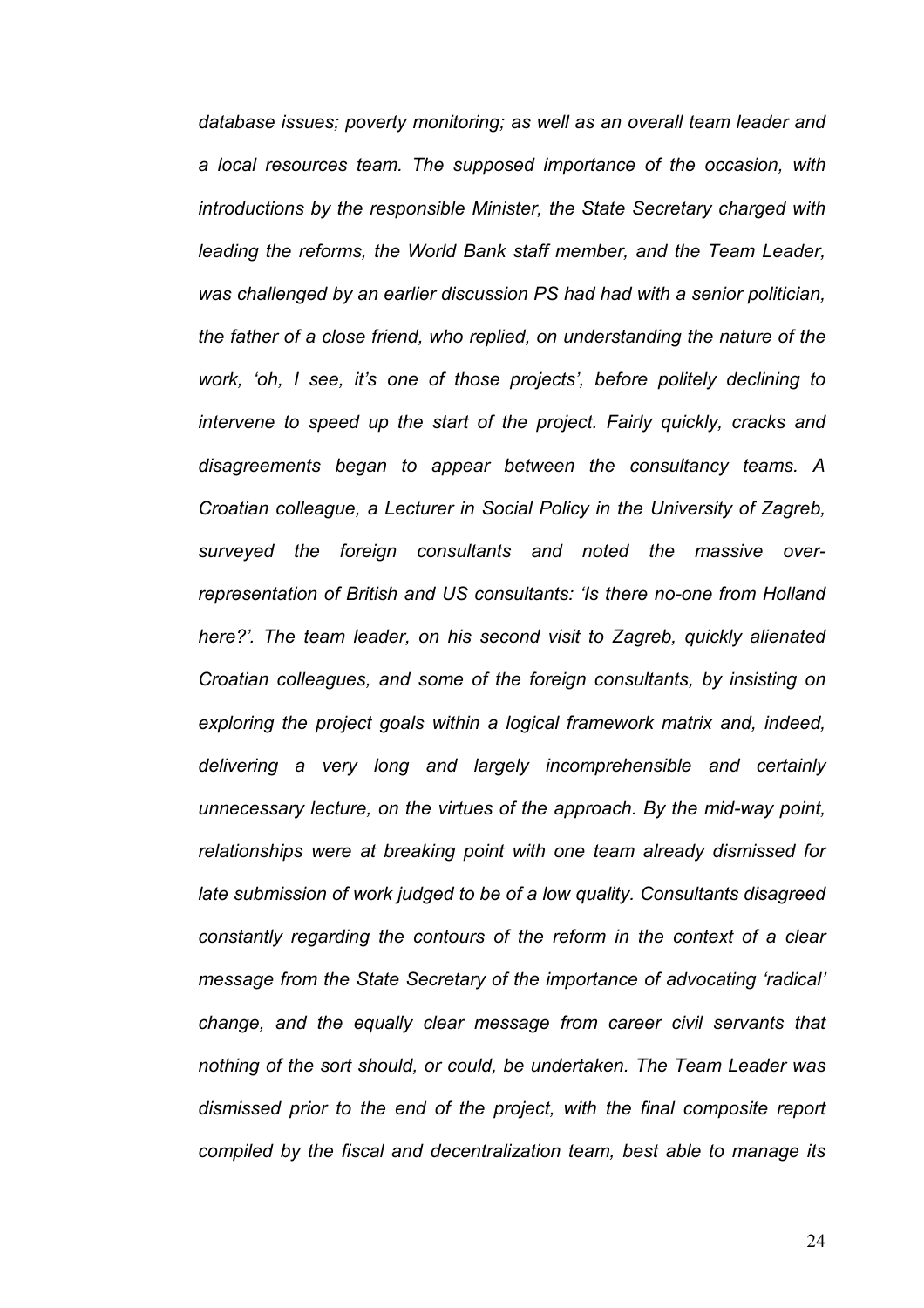informal relationships with key local stakeholders and its strong links to both USAID and the Croatian Ministry of Finance, advocating 'marketised' recipes for social protection reform. None of the reforms were implemented although, some time later, a loan agreement was signed between the World Bank and the new Ministry of Health and Social Welfare based, loosely, on some of the measures proposed.

The vignette shows the fragility of discussions about the content of policy in the context of project modalities and problematic processes of systematic mis-communication in a projectised contact zone. It quickly became clear that those teams who could manage relationships with key insiders would achieve more. Sometimes, the key part of this, however, was the ability to turn notes from group discussions into polished 'power point' presentations, or to summarise discussions from participatory workshops in ways which privileged one reform option over others. Language issues were important as, indeed, an Anglo-American policy speak and presentational style (bulletpoints preferred) met a more rhetorical Croatian style. Trans-national complexities of communication rubbed up against and interacted with, differences based on disciplinary perspectives, political leanings, and prior memory and experience. In many ways, technologies of presentation and, to an extent, technologies of involvement (Haahr, 2004), in terms of somewhat constructed 'participatory workshops', came to dominate over judgements either of the quality of the work produced or over its ideological or political leanings. Echoing aspects of the first vignette, the possibilities of change and the limitations to change co-exist, with an expansion of the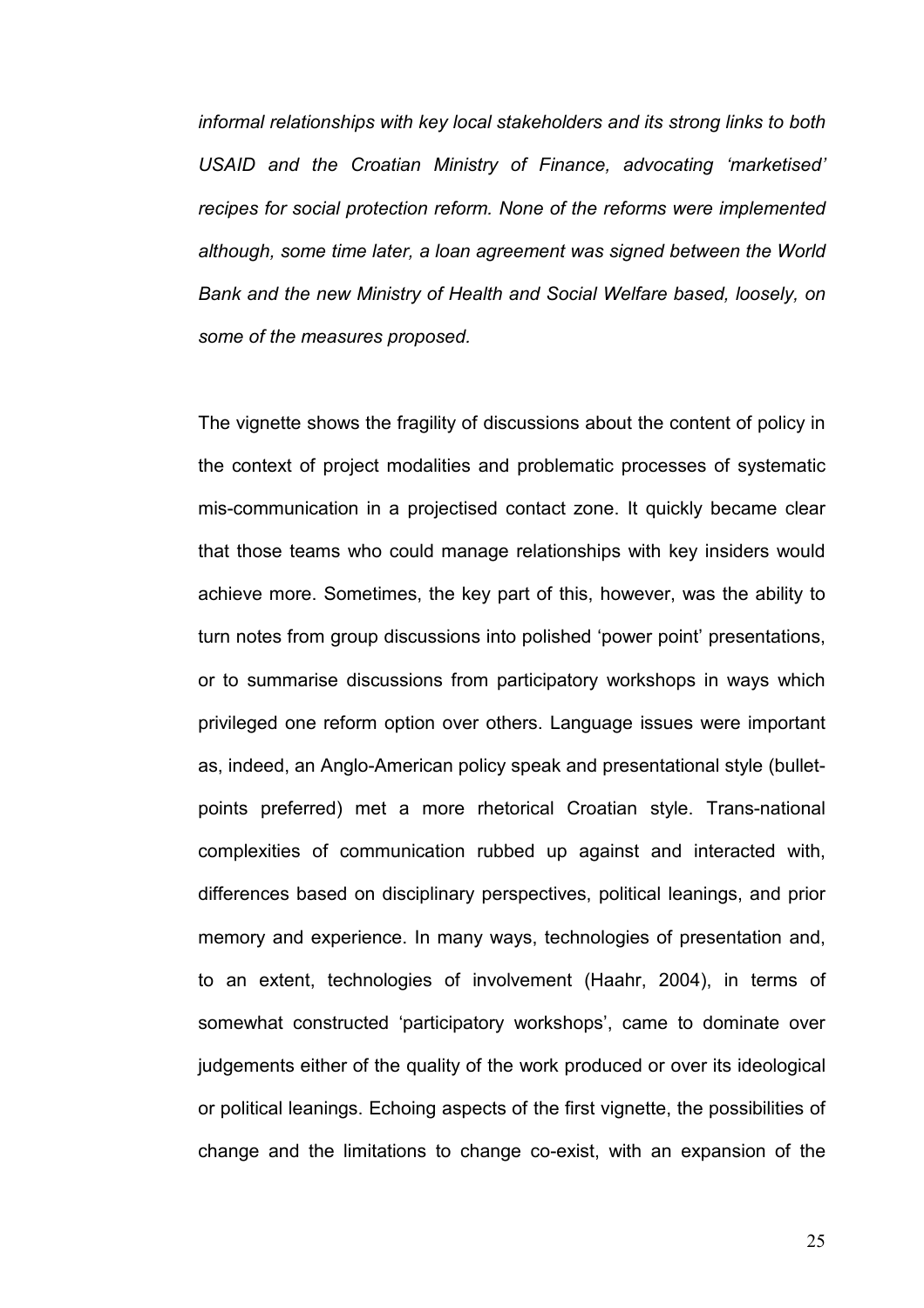range of available repertoires of meanings, concepts, and ideas emerging but with limited coherence in terms of their inter-relationship and no immediate prospects of their institutionalisation.

## **Conclusions**

Ulrich Beck (2005) in his latest manifesto for 'reflexive modernity' argues that we are witnessing a contemporary transformation where the dualism, and the 'either/or' principle of the first modernity is replaced by the 'both/and' principle in the second or reflexive modernity. In this process, along with the breaking down of boundaries and distinction between categories, "it is no longer possible to fall back on the tried and tested, usually scientific resources of rationalization, as these themselves have become ambiguous and uncertain" (Beck, 2005, p527). In this process, which for Beck entails the discontinuous transformation of basic institutions, policy, and its claiming, meaning-making processes play a crucial role.

In this chapter we have argued that policies are not simply rationally engineered, linear processes. Rather, they are complex, multiple and fluid processes of knowledge production, meaning-making, and claims-making that are taking place in multiple spaces, including the transnational. Drawing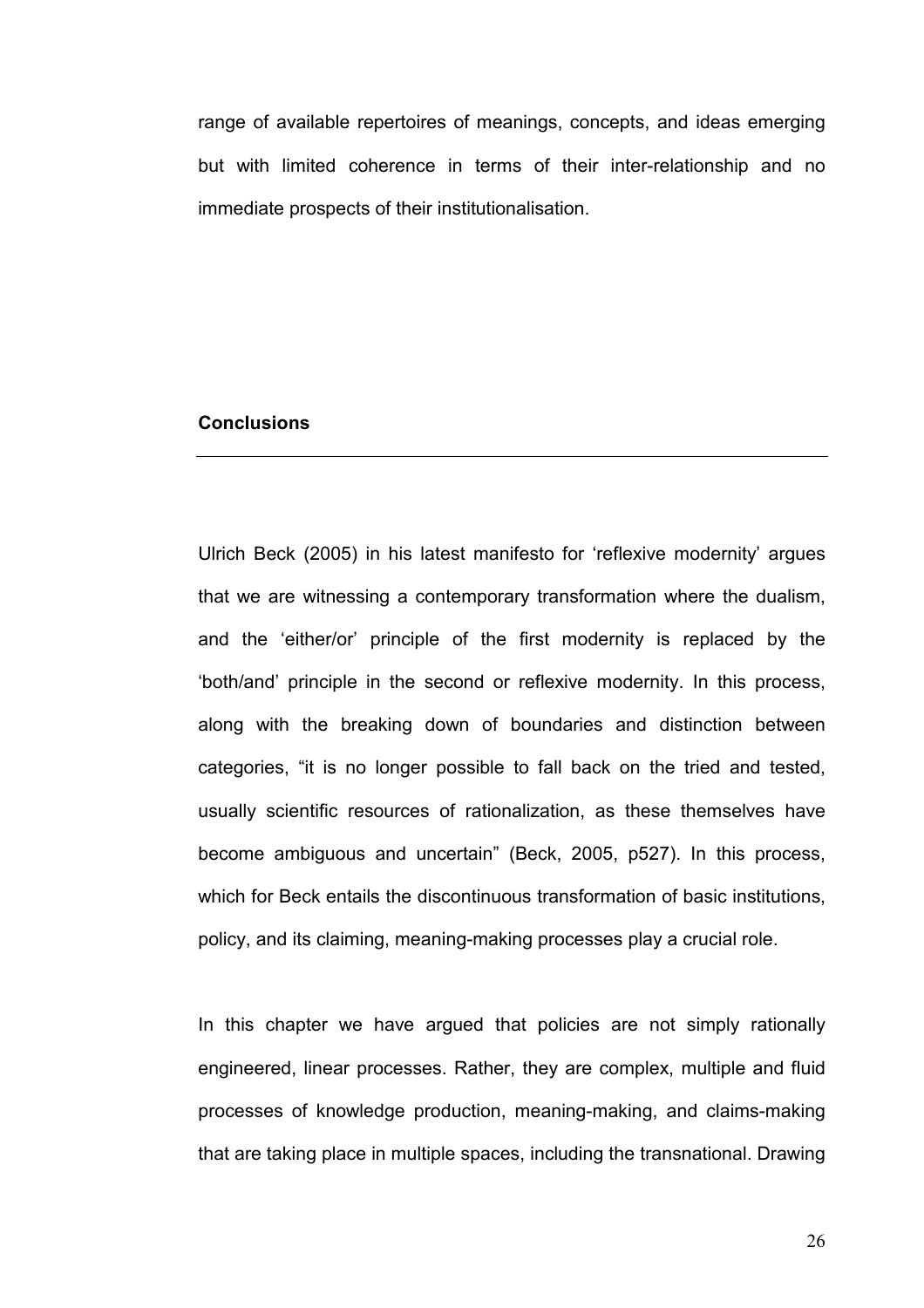on our experience in social policy reform in Central and South Eastern Europe, we highlight and amplify four issues crucial to our reconsideration of policy: the role of language; the problematic of policy transfer; the importance of researching alternative or unusual sites; and methodological issues around how we produce knowledge about the policy process, through reflexive ethnography and multi-sited research.

In the context of the transformation of social policy in Central and South Eastern Europe, language, and as a result, meanings, cannot be taken for granted. Linguistic representations are constantly and radically changing, with new concepts and discourses emerging and becoming (re)-inscribed. In addition, the unprecedented transnational influence that accompanies and frames this transformation produces an encounter or clash between local and transnational languages, along with their implied representations, claims, and norms. Language then becomes an important site for policy resistance and contestation. To an extent, language becomes a site for an exclusion/inclusion process depending on whether various policy actors are able or willing to speak the dominant language, be it Anglo-American, EU-English or another.

The multiplicity of languages, meanings, representations, claims, and norms in the transnational social policy space foregrounds important questions around translation practices. In this chapter we have argued that policy transfers are complex cultural, political and social practices, and as such, are far from mechanistic, top-down, and exclusively formal processes.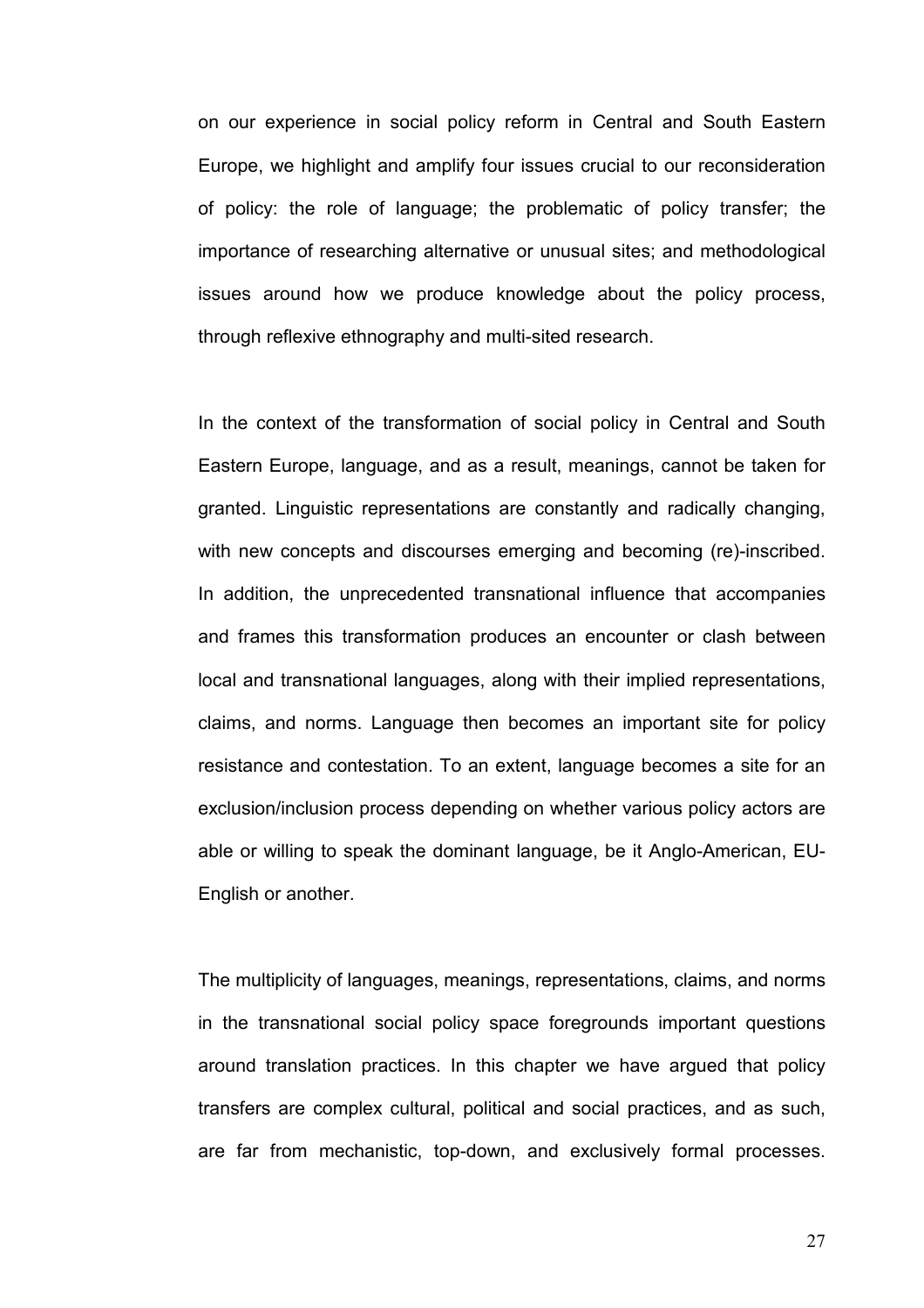Instead critical issues of distortions, displacement, negotiations, and, as a result, transformation need to be addressed. Translation practices are always plural and multiple, and since our vignettes are as much about confusion and puzzlement as about domination and resistance, we contest the complete closure that grand narratives of neo-liberal hegemony often seem to suggest (see Clarke, 2004 for a critique of this type of theorising). The trope of translation is to emphasise the alternatives, and processes of re-transcription, which produces very diverse stories, voices and as a result, meanings and practices, in policy processes. Translation is also a dynamic framework to capture the fluidity of policy processes, with an emphasis on the constant (re)-construction of issues, discourses, and actor networks, as a part of real human agency.

Finally, any attempts to reconsider policy need to address methodological issues. In order to unfold complex translation practices, we argued that a more dynamic and open-ended framework is required to capture the complex interplay between discourses and ground-level practices, conflicting choices and pressures, between the 'political' and the 'technical', and indeed the metamorphosis of flexi-actors, criss-crossing sites, scales and spaces. Indeed, new hybrid concepts, terms and new theoretical perspectives are needed if we are to grasp important fragments of this complex transformation process. This suggests the need to reconceptualise politics, institutions, and contexts themselves. Of course, the wider implications of this approach need to be developed in terms of multiple positionalities, no longer necessarily privileging either the nation state or the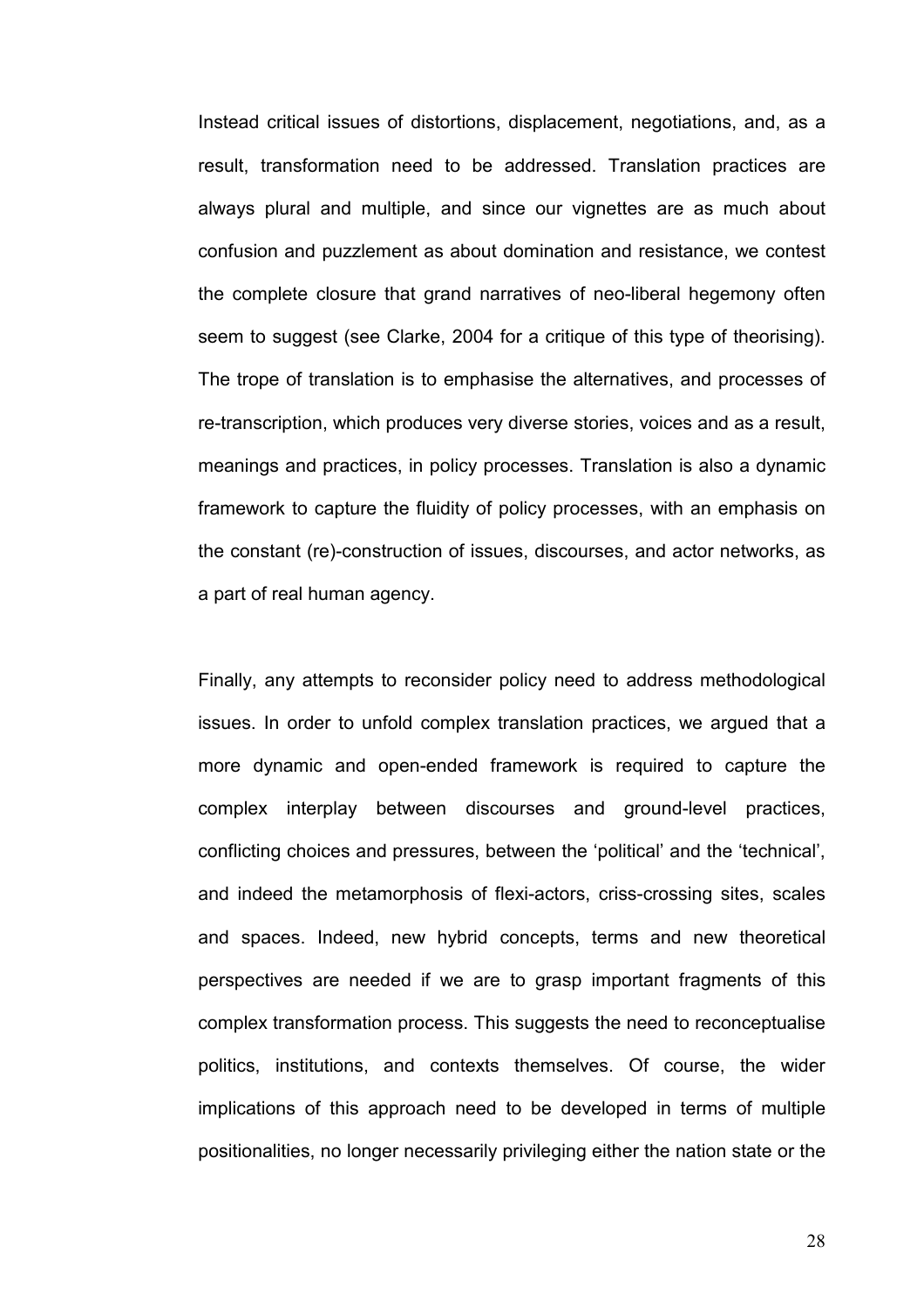complex 'transition' setting as in these vignettes. Many problems remain, not least in terms of the situatednesss of the reflexive observer and the dangers of over-stating the creative nature of interactions between agents. There is much to recommend a translation approach, however, as worthy of exploration as part of an emerging reflexive ethnography of policies in general and social policy in particular. The challenge is no less than the need to re-configure understandings of the policy process, transforming our own vocabularies around it, and ultimately producing new forms of knowledge that have meaningful theoretical and practical implications.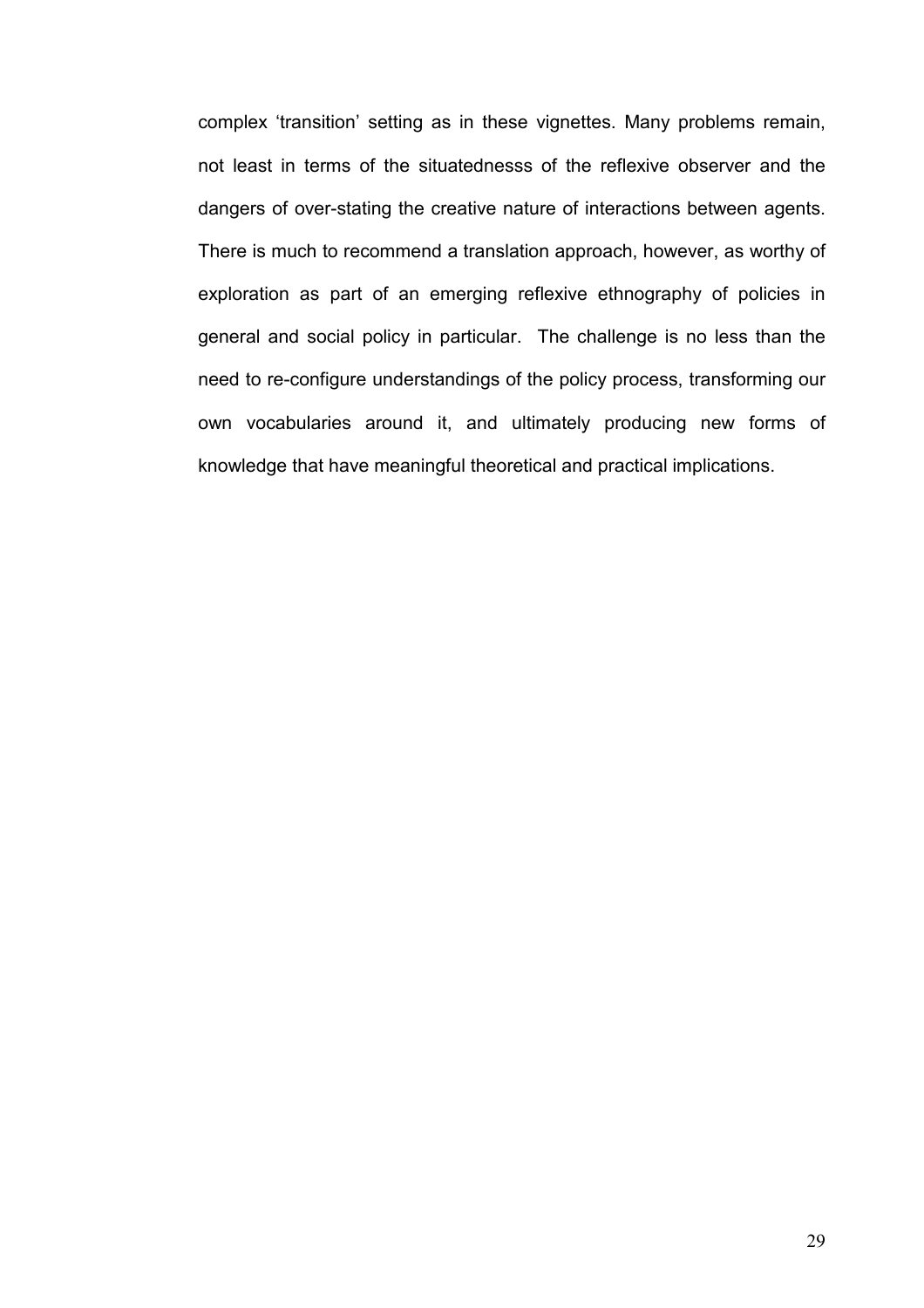Beck, U. and Lau, C. (2005) Second modernity as a research agenda: theoretical and empirical explorations in the 'meta-change' of modern society, British Journal of Sociology 56(4): 525-559.

Bennett C. (1991) 'How States Utilize Foreign Evidence'. In Journal of Public Policy 33 (4). Page numbers?

Bhabha, H. (1995) 'Cultural Diversity and Cultural Difference', in Ashcroft, A. et al (eds.) The Post Colonial Studies Reader. London: Routlegde; 206- 209.

Bourdieu, P. and Wacquant, L. (1992) An Invitation to Reflexive Sociology, Chicago, Polity Press.

Burawoy, M. (2000) 'Grounding Globalization', in Burawoy, M. et al (eds.) Global Ethnography: forces, connections and imaginings in a postmodern world'. Berkely: University of Caliornia Press; 337-350.

Callon, M. (1986) 'Some elements of a sociology of translation: domestication of the scallops and the fishermen of St Brieuc Bay' in: Law, J. (ed.) 'Power, Action and Belief – A New Sociology of Knowledge?'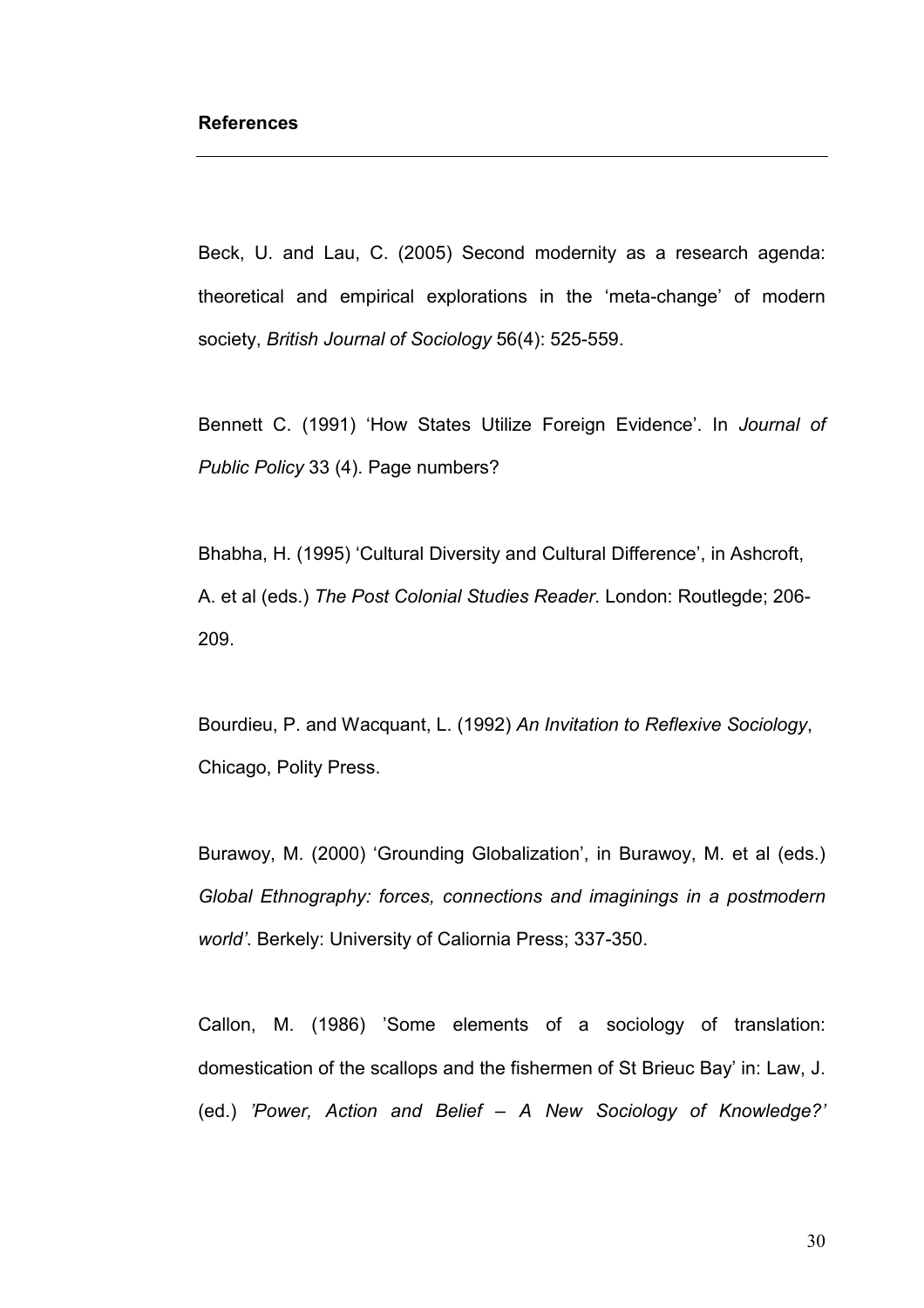Sociological Review Monograph 32, Routledge & Kegan Paul, London, p. 196-234.

Clarke, J. (2004) Changing Welfare, Changing States: new directions in social policy. London: Sage.

Clarke, J. (2005) What's culture got to do with it, Paper for Anthropological Approaches to Studying Welfare, Research Seminar, University of Aarhus, 16-18 November, 2005.

Clifford, J. (1997) Routes: travel and translation in the late twentieth century. Cambidge, MA: Harvard University Press.

Collier, S. and Ong, A. (2005) 'Global Assemblages, Anthropological Problems', in Collier, S. and Ong, A. (eds.) Global Assemblages: Technology, Politics, and Ethics as Anthropological Problems. Blackwell.

Dolowitz, D. and Marsh, D. (2000) 'Learning From Abroad: the role of policy transfer in contemporary policy-making'. In Governance 13 (1); 5-24.

Fine, G. (2003) 'Towards a Peopled Ethnography: developing theory from group life', in Ethnography 4(1); 41-60.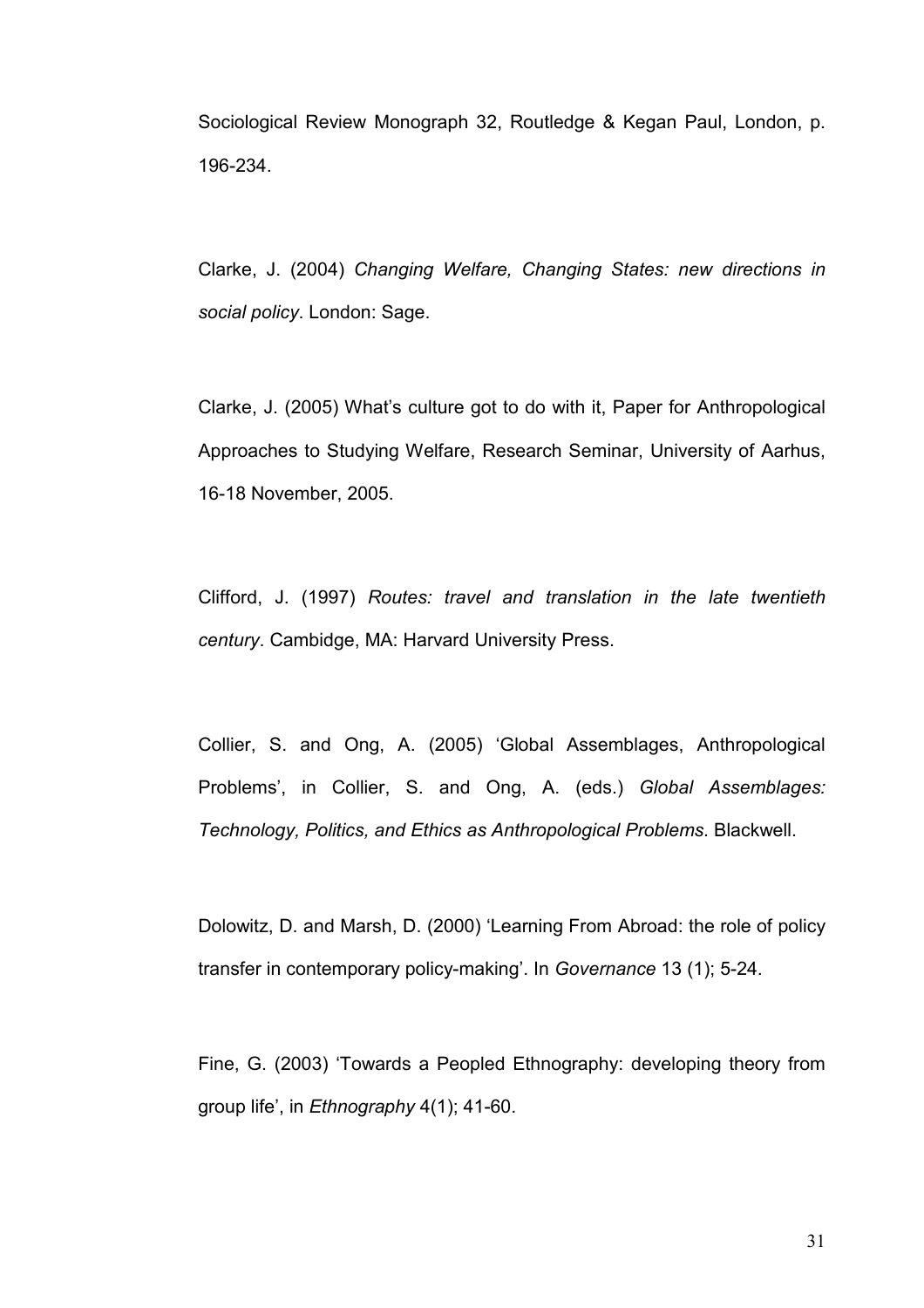Fischer, F. (2003) Reframing Public Policy, Oxford University Press.

Freeman, R. (2004) 'Research, practice and the idea of translation', consultation paper, www.pol.ed.ac.uk/freeman

Gebhardt (1982) 'Introduction to Part III. A Critique of Methodology', in: Arato, A. and Gebhardt, E. (eds.) The Essential Frankfurt School Reader, New York, Contiuum.

Gould, J. (2004) 'Positionality and Scale: methodological issues in the ethnography of aid', in Gould, J. and Secher Marcussen H. (eds.) Ethnographies of Aid: exploring development texts and encounters. Roskilde University IDS Occassional Paper 24; 263-290.

Gould, J. (2005) 'Timing Scale and Style: capacity as governmentality in Tanzania', in Mosse, D. and Lewis, D. (eds.) The Aid Effect: giving and governing in international development London: Pluto.

Herbert-Cheshire, L. (2003) 'Translating Policy: Power and Action in Australia's Country Towns' Sociologica Ruralis 43(4):454-473.

Hersak, E. (2003) 'Globalization and the Croatian Code' in Mestrovic, M. (ed.) Globalization and Its reflections On (In) Croatia New York: Global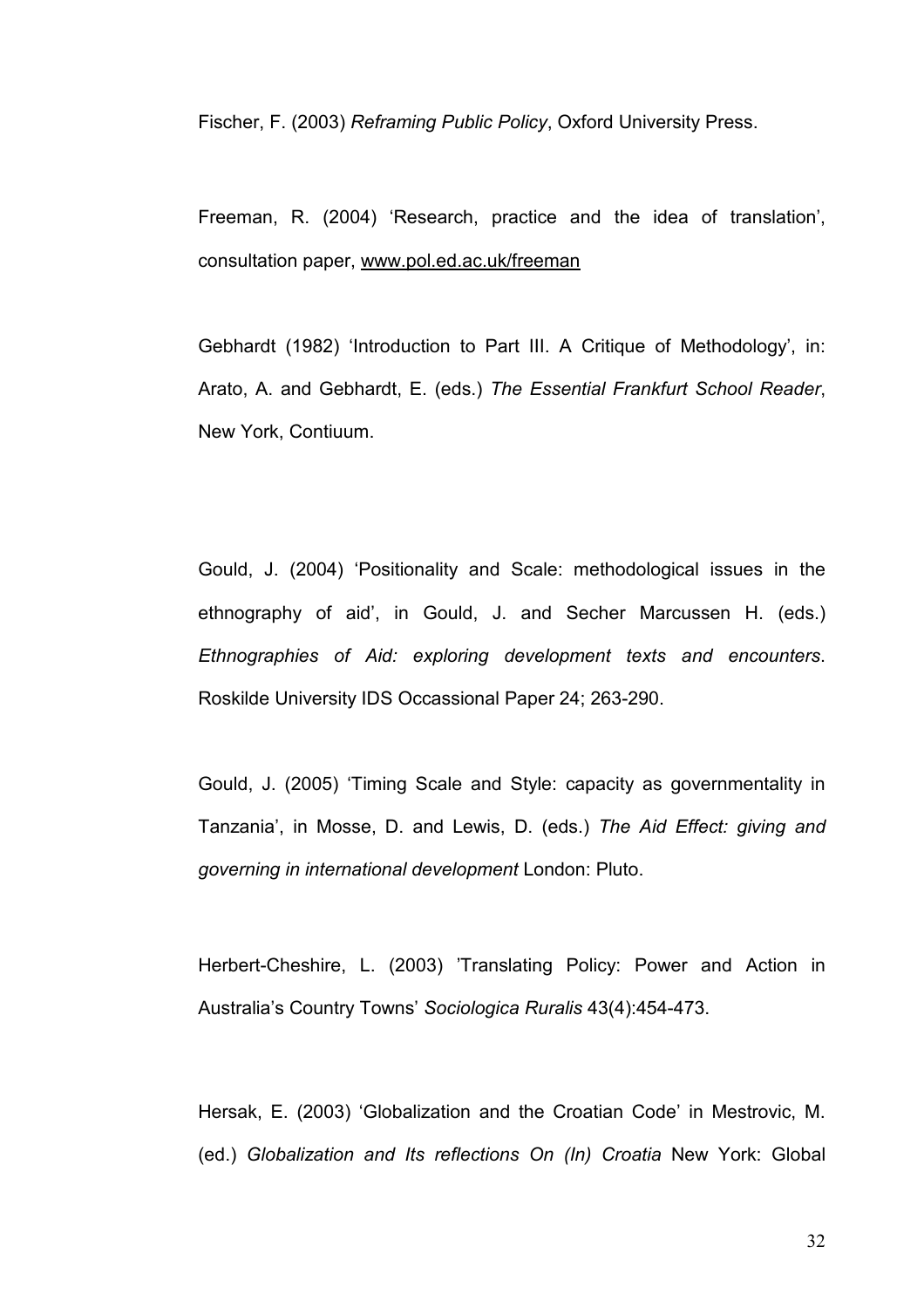Scholarly Publications; 131-148.

Holmes, D. and Marcus, G. (2005) 'Cultures of Expertise and the Management of Globalization: toward the re-functioning of ethnography', in: Ong, A. and Collier, S. (eds) 'Global Assemblages: technology, politics and ethics as anthropological problems' Blackwell, Oxford, pp. 235-252.

Hulme R. (2004) 'Borrowing or Learning? the role of policy transfer in assessing the impact of American ideas on British social policy'. Paper presented to GASPP seminar 'The Rise and Fall (?) of the International Influence of US American Social Policy', McMaster University, Canada 10- 11 September. http://www.gaspp.org/seminars/papers/7/rhulme.pdf

Innes, J. (2002) 'Knowledge and Public Policy' 2<sup>nd</sup> expanded edition. New Brunswick, NJ: Transaction Books.

Ivekovic, R. (2005) Transborder translating, www.eurozine.com

Kibberd, D. (1995) Inventing Ireland: Literature of the Modern Nation, Vintage Press, London.

Latour, B. (1987) 'The power of association' in: Law, J. (ed.) Power, Action and Belief: A New Sociology of Knowledge?, London:Routledge. pp. 262- 280.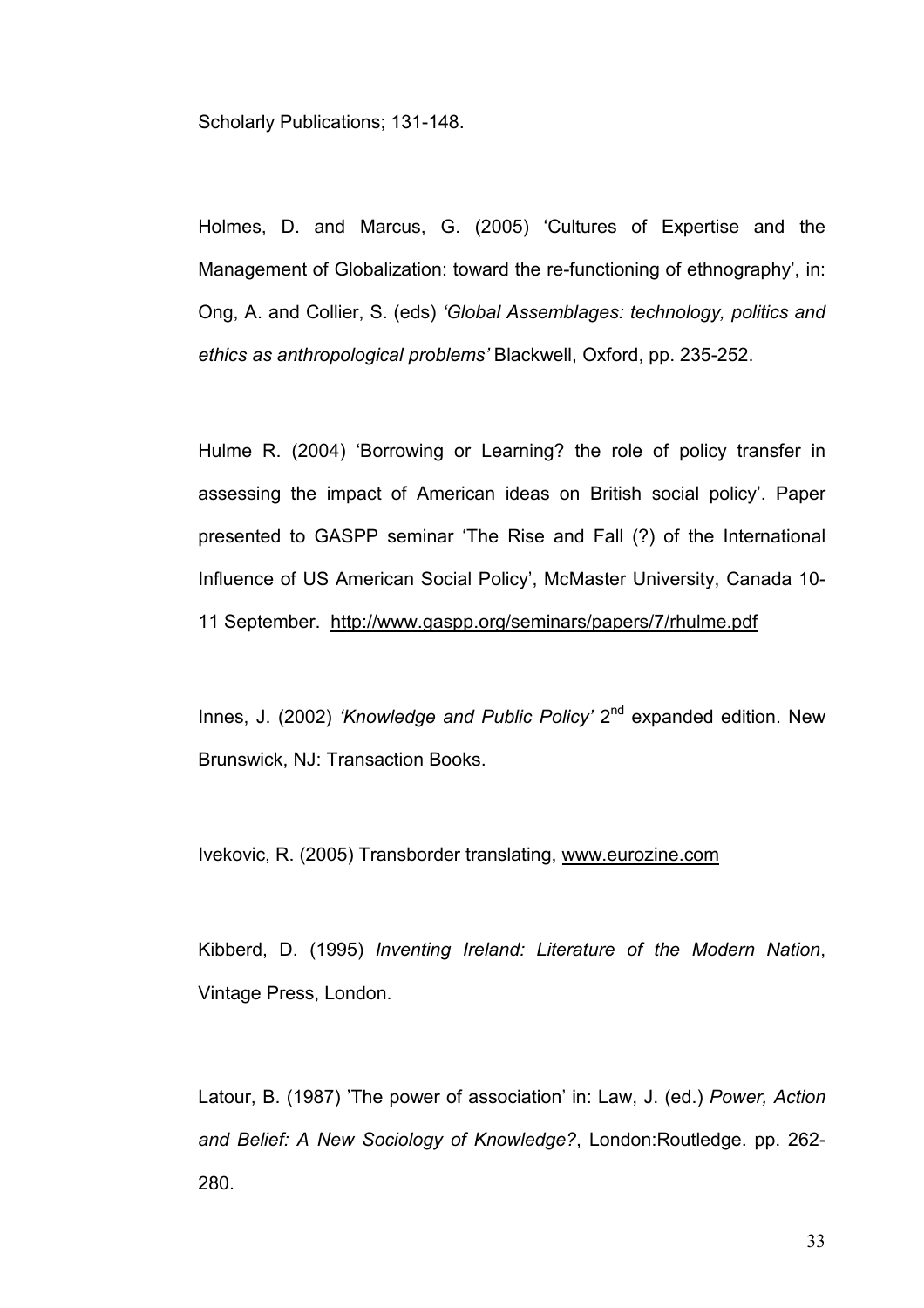Latour, B. (2005) 'Reassembling the Social. An Introduction to Actor-Network-Theory', Oxford:Oxford University Press.

Law, J. (ed.) (1987) Power, Action and Belief: A New Sociology of Knowledge?, London:Routledge.

Law, J. (1992) Notes on the theory of the actor-network: ordering, strategy, and heterogeneity, Systems Practise, 5(4):379 – 393.

Lendvai, N. and Stubbs, P. (2006) Translation, Intermediaries and Welfare Reforms in South Eastern Europe, Paper prepared for the  $4<sup>th</sup>$  ESPANET conference, 2006 Bremen, to the stream on 'Trans-national social policy'. www.espanet.org.

Loomba, A. (1998) Colonialism/Postcolonialism. London: Routledge.

Lynch, M. (2000) 'Against Reflection as an Academic Virtue and Source of Privileged Knowledge', in Theory, Culture, Society 17 (3); 26-54.

MacClancey, J. (2002) 'Introduction: taking people seriously', in MacClancey, J. (ed.) (2002) Exotic No More: anthropology on the front lines, Chicago: University Press; 1-14.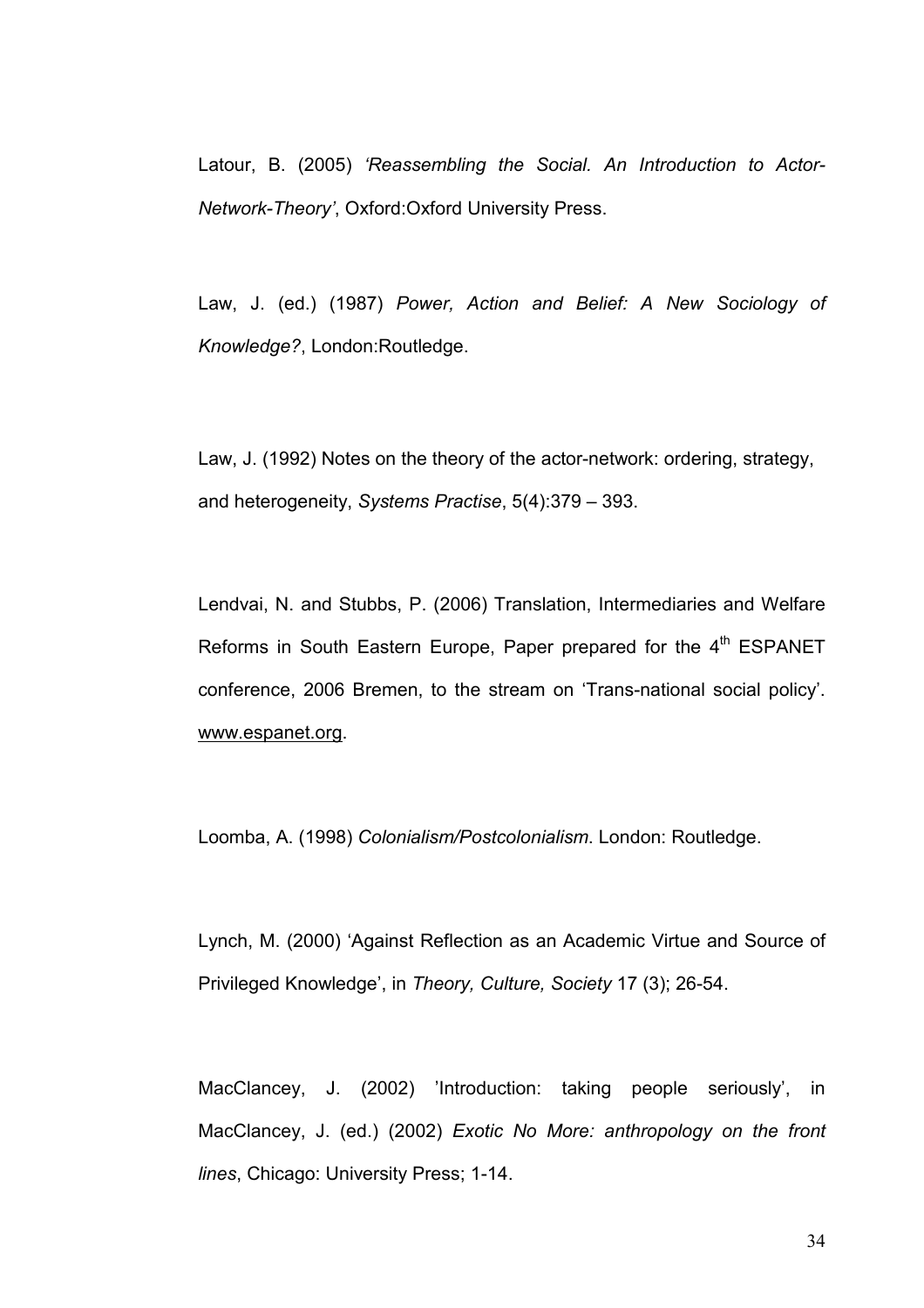Marcus, G. (1995) 'Ethnography In/Of the World System: the emergence of multi-sited ethnography', in Annual Review of Anthropology 24; 95-117.

Monaci, M. and Caselli, M. (2005) Blurred Discourses: How Market Isomorphism constrains and enables collective action in civil society, Global Networks 5(1): 49-69.

Newton, T. (1996) Agency and Discourse: Recruiting Consultants in a Life Insurance Company, Sociology 30(4):717-739.

Niranjana, T. (1992) Siting Translation. History, Post-structuralism and the Colonial Context. University of California Press, Berkeley.

O'Malley, P. (1996) Indigenous governance. Economy and Society 25(3): 310-336.

Pratt, M. (1992) Imperial Eyes: travel writing and transculturation. London: Routledge.

Rein, M. and Schön, D. (1993) 'Reframing Policy Discourse', in: Fischer, F. and Forester, J. (eds.) The Argumentative Turn in Policy Analysis and Planning, Durham, NC: Duke University Press. pp.145-166.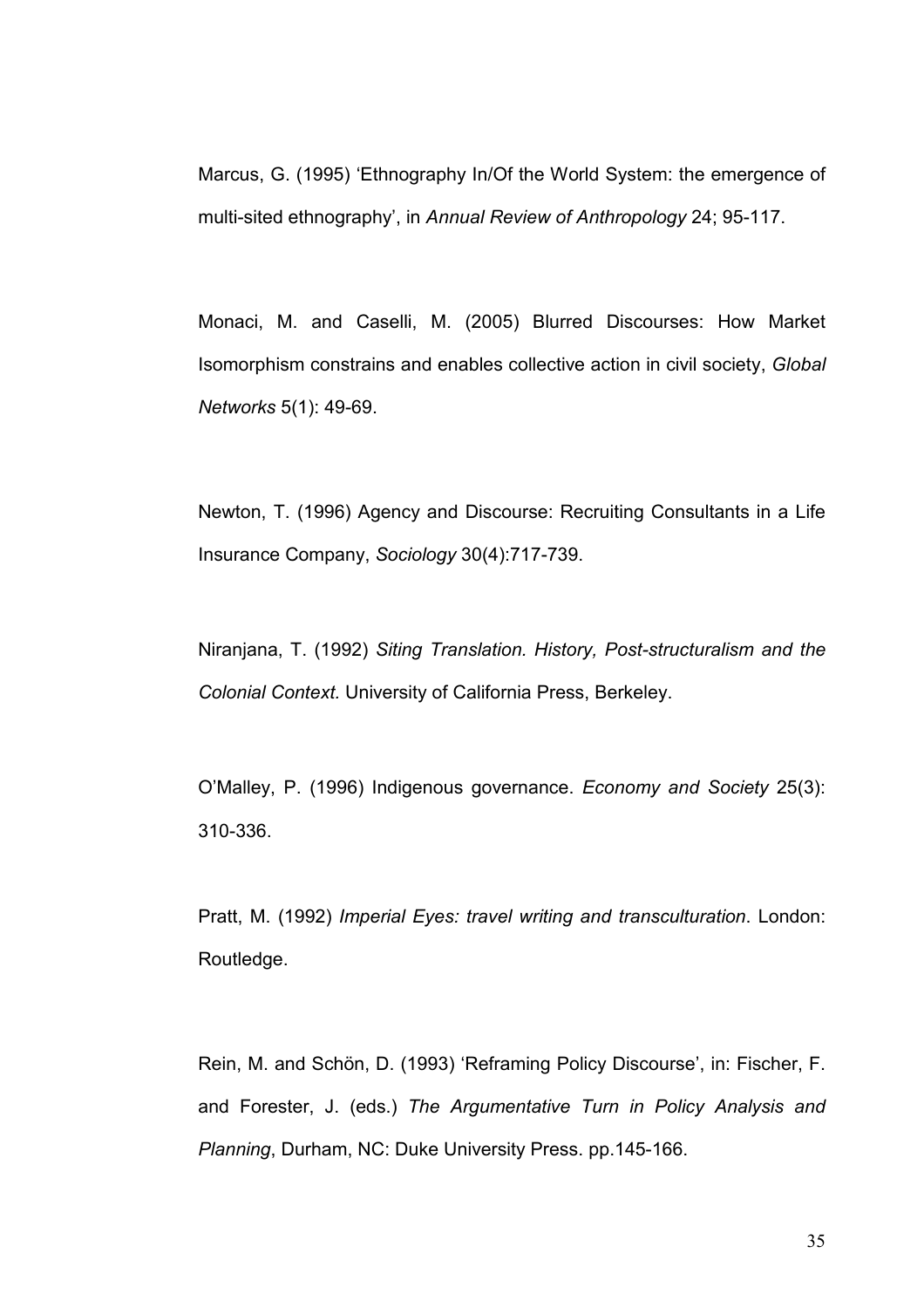Rose, R. (1991) 'What is Lesson Drawing?'. In Journal of Public Policy 11 (1); 1-22.

Rustin, M. and Freeman, R. (1999) 'Introduction: welfare, culture and Europe', in Chamberlayne, P, Cooper, A, Freeman, R and Rustin, M (eds) Welfare and Culture in Europe. Towards a new paradigm in social policy, London: Jessica Kingsley

Sakai, N. (2006) 'Translation' in Theory, Culture , Society 23 (2-3); 71-78.

Schön, D. and Rein, M. (1994) Frame Reflection. New York: Basic Books.

Scott, J. W. (2002) 'A Networked Space of Meaning? Spatial Politics as Geostrategies of European Integration' Space & Polity 6(2):147-167.

Shore, C. and Wright, S. (1997) 'Policy: a new field of anthropology', in Shore, C. and Wright, S. (eds.) Anthropology of Policy: critical perspectives on governance and power. London: Routledge; 3-39.

Stone, D. (2002) Policy Paradox: The Art of Political Decision Making, Revised Second Edition, WW Norton and Company, New York.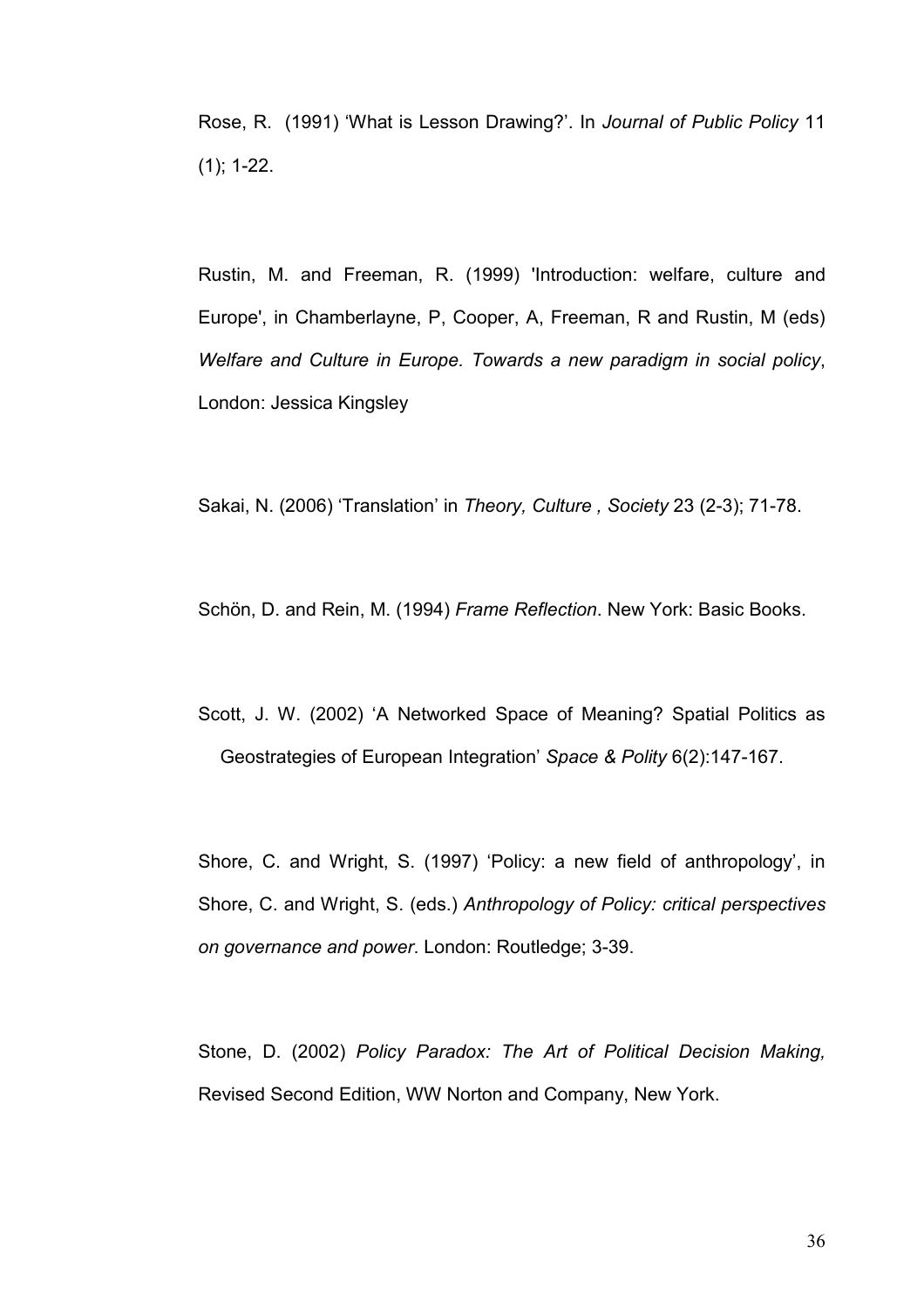Stone, D. (2003) 'Public Knowledge in the Global Agora', in Krizsan, A. and Zentai, V. (eds.) Reshaping Globalization: multilateral dialogies and new policy initiatives Budapest: Central European University Press; 41-62.

Stubbs, P. (2005) 'Stretching Concepts Too Far?: multi-level governance, policy transfer and the politics of scale in South-eastern Europe', in South Eastern European Politics 6(2); 66-87. Web: http://www.seep.ceu.hu/archives/issue62/stubbs.pdf

Tickell, A. and Peck, J. (2003) 'Making Global Rules: globalisation or neoliberalisation?', in Peck, J. and Yeung H W-C. (eds.) Remaking the Global Economy: economic-geographical perspectives. London: Sage.

Venn, C. (2006) 'Translation: Politics and Ethics', Theory, Culture & Society 23(2-3):82-84.

Wedel, J. (2005) 'US Foreign Aid and Foreign Policy', in International Studies Perspectives 6; 35-50.

Willis, P. and Trondman, J. (2000) 'Manifesto For Ethnography', in Ethnography 1(1); 5-16.

Yanow, D. (1996) How Does a Policy Mean?, Georgetown University Press, Washington D.C.